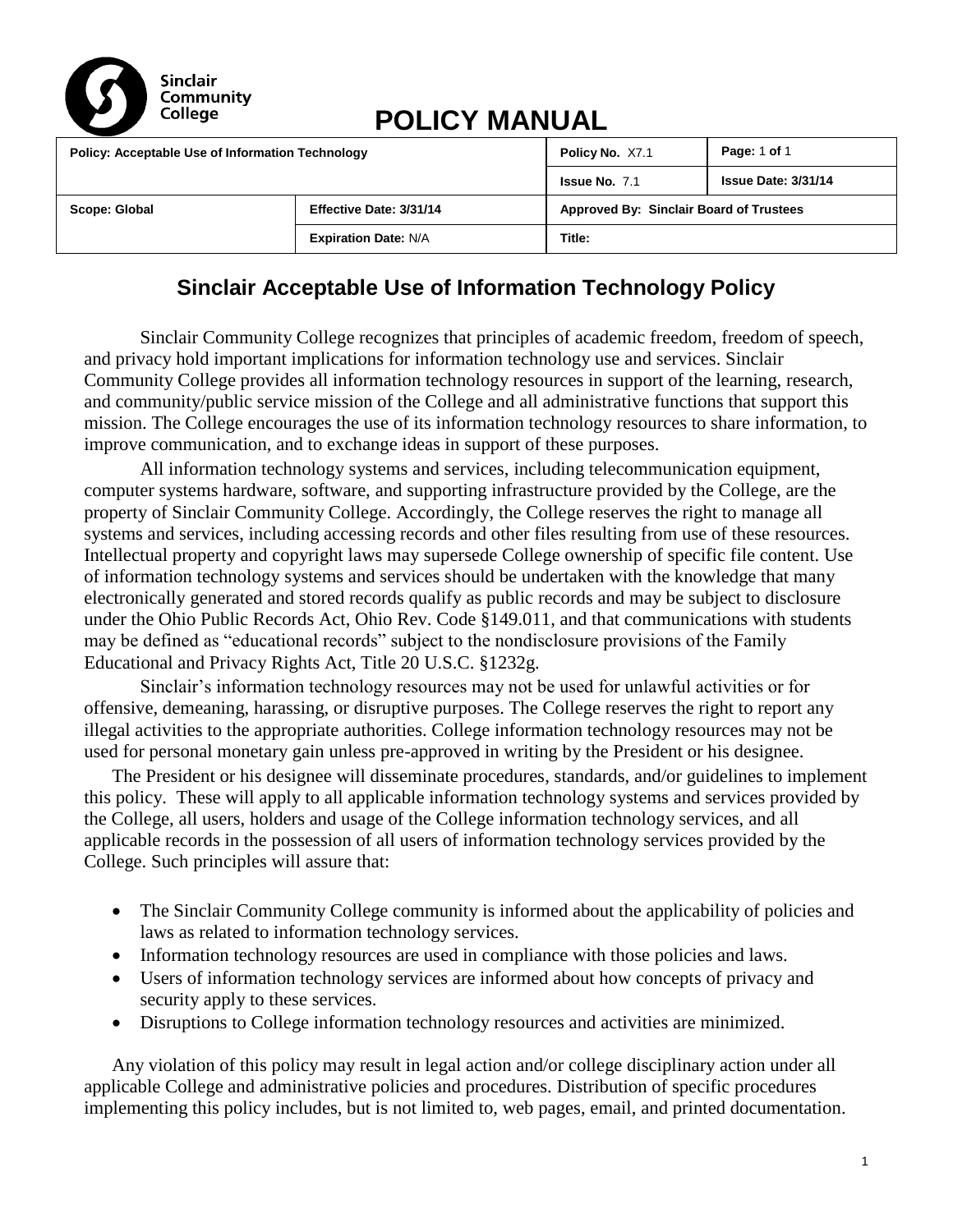

# **POLICY MANUAL**

| <b>Policy: Acceptable Use of Information Technology</b> |  | Policy No. X7.1                         | Page: 1 of 1               |
|---------------------------------------------------------|--|-----------------------------------------|----------------------------|
|                                                         |  | <b>Issue No. 7.1</b>                    | <b>Issue Date: 3/31/14</b> |
| Effective Date: 3/31/14<br>Scope: Global                |  | Approved By: Sinclair Board of Trustees |                            |
| <b>Expiration Date: N/A</b>                             |  | Title:                                  |                            |

### **Acceptable Use Procedures**

### **Summary of Procedures**

[A. Users are all College students, faculty, staff \(including student workers\), and other individuals](#page-4-0)  [granted access to Information Technology Resources.](#page-4-0)

[B. Use of College information technology resources for unlawful activities is prohibited.](#page-4-1)

[C. Information technology resource users will not give the impression that they are representing,](#page-5-0)  [giving opinions, or otherwise making statements on behalf of the College unless authorized to do](#page-5-0)  [so.](#page-5-0)

D. Users will not share their password, [provide access to an unauthorized user, or access another](#page-5-1)  [user's account without authorization \(such as when granted delegate rights\).](#page-5-1)

[E.](#page-7-0) Operators of College information technology resources are expected to follow sound professional practices in providing security of electronic data. However, since the protections are not foolproof, the security and confidentiality of electronic data cannot be guaranteed.

[F. The College does not in the ordinary course of business monitor the content of IT resources](#page-8-0)  [accessed by users. However, the College reserves the right to access any content within its](#page-8-0)  [information technology resources, including a user's account.](#page-8-0)

[G. Users should consult records management staff in regards to how records management](#page-9-0)  [policies apply to material contained in electronic records.](#page-9-0)

[H. The unauthorized use or distribution of copyrighted works, including but not limited to,](#page-9-1)  [software, Web page graphics, files, trademarks, and logos, through Sinclair information](#page-9-1)  [technology resources and services is prohibited.](#page-9-1)

[I. Users must abide by the terms of all software licensing agreements with](#page-10-0) the College.

[J. Sinclair Community College provides Internet access to users in support of the learning,](#page-10-1)  [research, and community/public service mission of the College and all administrative functions](#page-10-1)  [that support this mission.](#page-10-1)

[K.](#page-13-0) Users may have only one personal electronic mailbox and email address. Each user will have a default server-based mailbox limit.

L. Users should assess the implications of their decision to use College information technology resources for personal use.

[M. Users must get approval from the Information Technology Division prior to attaching](#page-13-1)  [personal technology to Sinclair's network resources including wireless access.](#page-13-1)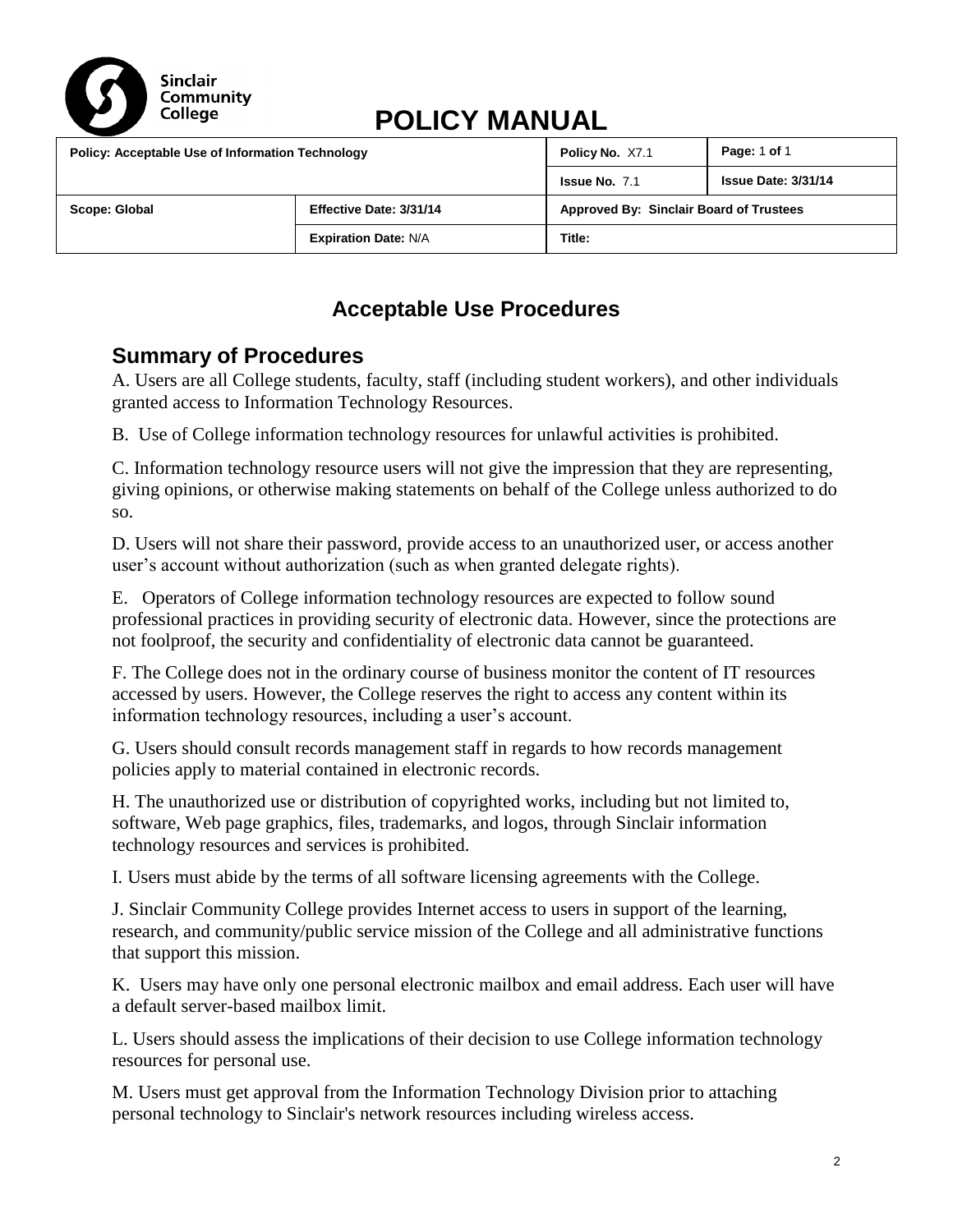

# **POLICY MANUAL**

| <b>Policy: Acceptable Use of Information Technology</b> |                         | Policy No. X7.1      | Page: 1 of 1                            |
|---------------------------------------------------------|-------------------------|----------------------|-----------------------------------------|
|                                                         |                         | <b>Issue No. 7.1</b> | <b>Issue Date: 3/31/14</b>              |
| Scope: Global                                           | Effective Date: 3/31/14 |                      | Approved By: Sinclair Board of Trustees |
| <b>Expiration Date: N/A</b>                             |                         | Title:               |                                         |

[N. The implementation of new products or services into Sinclair IT resources must follow a](#page-13-2)  defined [Network Change Procedure.](#page-13-2) 

O. Use of Externally Provided IT Resources must be evaluated against security and legal requirements.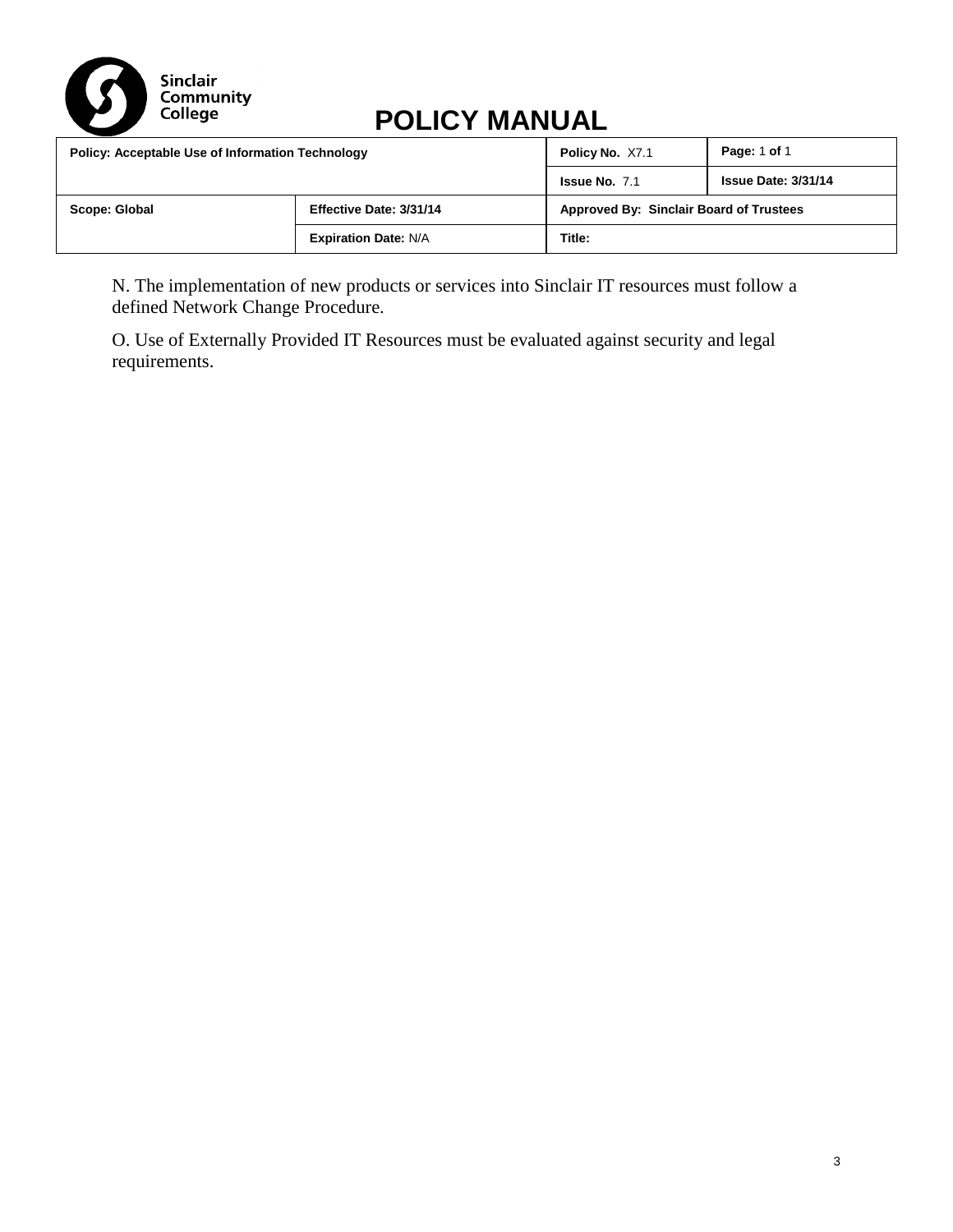## **Table of Contents**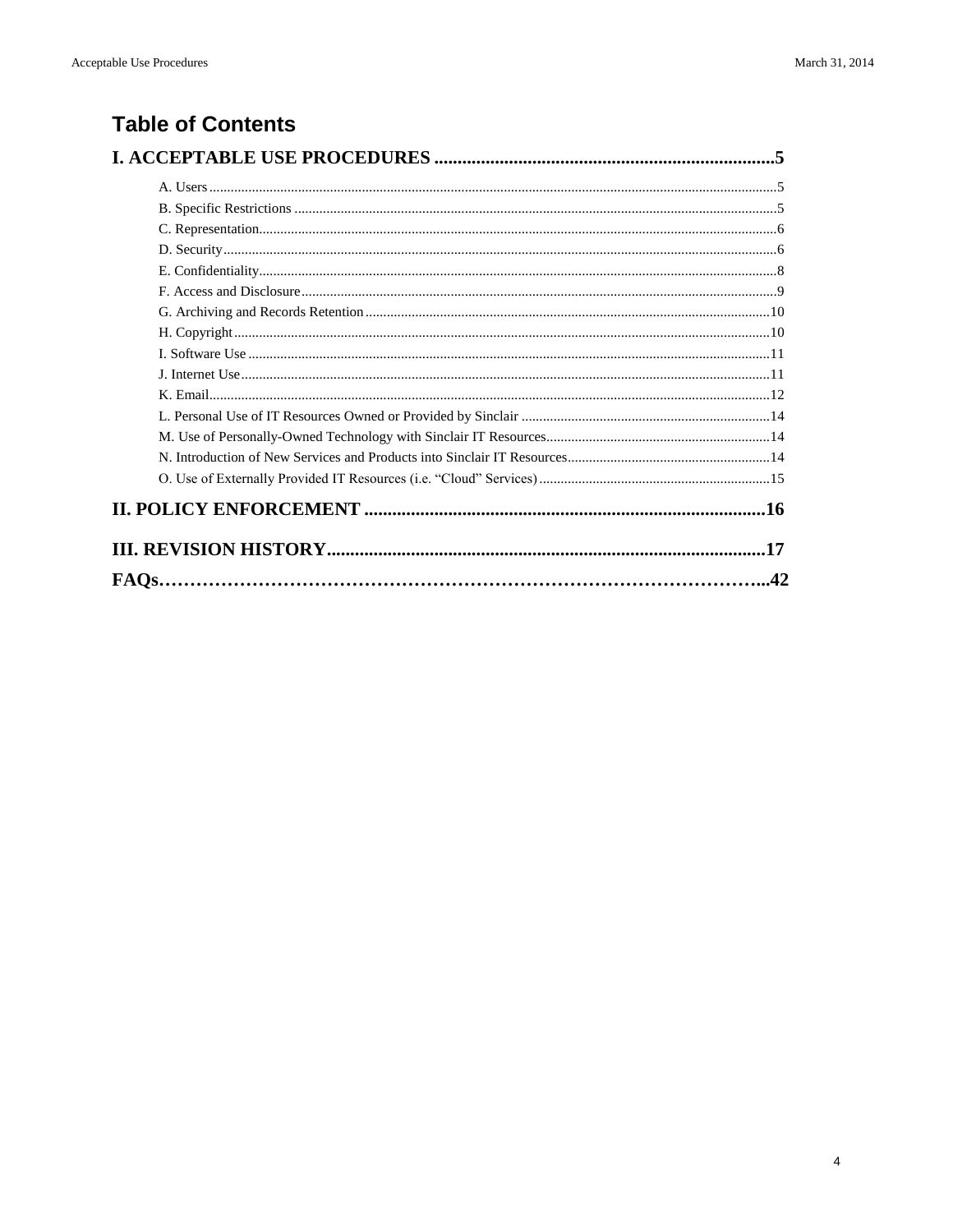# **I. Acceptable Use Procedures**

#### <span id="page-4-0"></span>**A. Users**

- 1. Users are all College students, faculty, staff (including student employees), and other individuals granted access to Information Technology Resources.
- 2. Users are responsible for the security of their passwords and accountable for any activity resulting from the use of their user IDs within reasonable scope of their control. If a user suspects or discovers that someone else is using his or her account or knows the password, the user should change the password immediately, where possible, and notify the IT Help Desk of potential system abuse.

#### <span id="page-4-1"></span>**B. Specific Restrictions**

- 1. Use of College information technology resources for unlawful activities is prohibited.
- 2. Offensive, demeaning, harassing, or disruptive materials are prohibited. This includes, but is not limited to, materials that are inconsistent with the College's Non-Discrimination policy or Employee and Students Harassment policies.
- 3. Use of the College's information technology resources for personal monetary gain is prohibited, except where activities have been approved in writing by the President or his designee.
- 4. The use of information technology resources to solicit students or employees for any purpose, or to distribute literature for any person or organization, is guided by administrative policies related to campus access, usage, personnel, and student services.
- 5. Users processing, accessing, or transmitting personal information must adhere to effective practices designed to minimize risk of compromise, to safeguard the information, and use it only in accordance with College policy and within the scope of their duties. Personal information is defined as first name (or initial) and surname, in combination with any of the following:
	- Social Security Number
	- Driver's license number or state identification card number
	- Financial account, debit card, or credit card number(s)
	- Other information that creates a 'material risk of the commission of the offense of identity fraud or other fraud to the individual.'
- 6. Users processing, accessing, or transmitting data containing student record information must comply with Family Educational Rights and Privacy Act (FERPA) guidelines. All student information must be treated as confidential, even public or "directory information" may be subject to restriction. Release of information contained in a student's record without the student's consent is a violation of Sec. 438 Public Law 90-247. Any requests for disclosure of student information, especially from outside the College, should be referred to the Office of Registration and Student Records. Individual copies of the Student Records Policies and Procedures for Sinclair Community College are available from the Office of Registration and Student Records.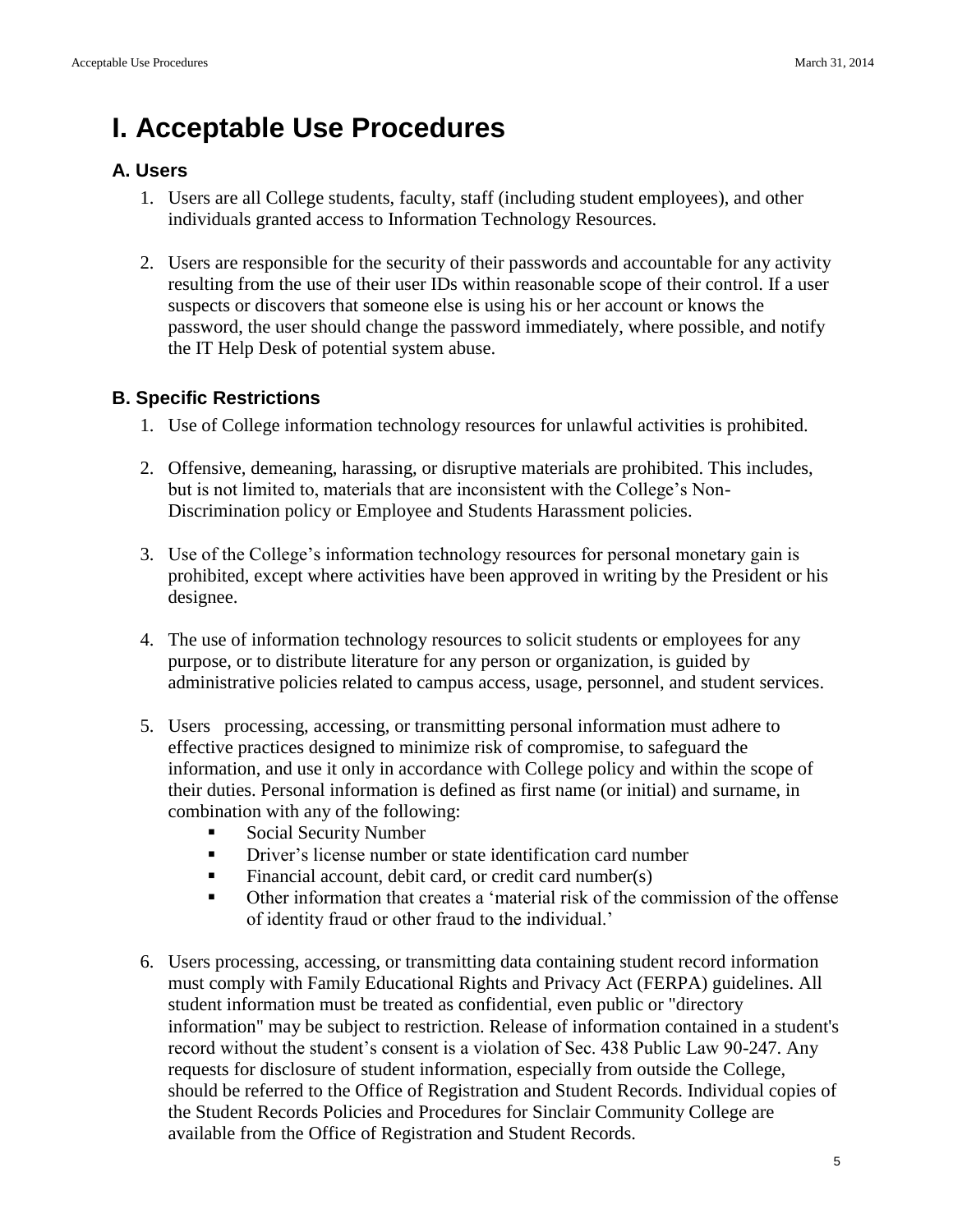- 7. A user will not attempt to gain unauthorized access to another user's account.
- 8. Information Technology resources will not be used in any way or purpose that could cause, either directly or indirectly, excessive strain on computing facilities or cause interference with others' use of information technology resources. Examples include, but are not limited to: inappropriate use of email systems; willful introduction of viruses or other infections; wasteful acts such as unnecessary print jobs; tampering with network components; connecting unapproved technology to campus networks; unauthorized systems monitoring; creating a security breach in Sinclair network resources; and allowing access to unauthorized users; using peer-to-peer file-sharing software to allow unauthorized access to Sinclair IT resources.

#### <span id="page-5-0"></span>**C. Representation**

- 1. Information technology resource users will not give the impression that they are representing, giving opinions, or otherwise making statements on behalf of the College unless authorized to do so.
- 2. Where appropriate, a disclaimer will be included unless it is clear from the context that the author is not representing the College. An example disclaimer is:

#### **"The opinions or statements expressed here are my own and should not be taken as a position, opinion, or endorsement of Sinclair Community College"**

3. Users will not use a false identity to access information technology resources.

#### <span id="page-5-1"></span>**D. Security**

- 1. Users will not share their password, provide access to an unauthorized user, or access another user's account without authorization (such as when granted delegate rights). Users should also exercise good password management by: always changing an initial password assigned by IT staff immediately upon receipt; changing passwords, where possible, at least every ninety days or when required to do so by the system being used; and never writing down a password and posting nearby a computer. Users should create secure, hard-to-guess passwords. Secure passwords: are at least eight (8) characters in length; contain a combination of upper and lower-case letters, numbers, and symbols; and do NOT consist of common names or words.
- 2. Users should follow sound information security practices and should not divulge any more information than necessary about Sinclair IT resources. Users should not discuss or reveal information such as Sinclair password and username formats, password requirements, IP (Internet protocol) addresses, and host names over the Internet or other outside sources.
- 3. Data sent to recipients outside of Sinclair, if sent over the Internet, is not encrypted (software used to encode and protect electronic data) by default, and such transmission should be considered as not secure. Examples of technology relying on transmission over the Internet include Email, Instant Messaging, Chat, Texting, "Cloud" applications, and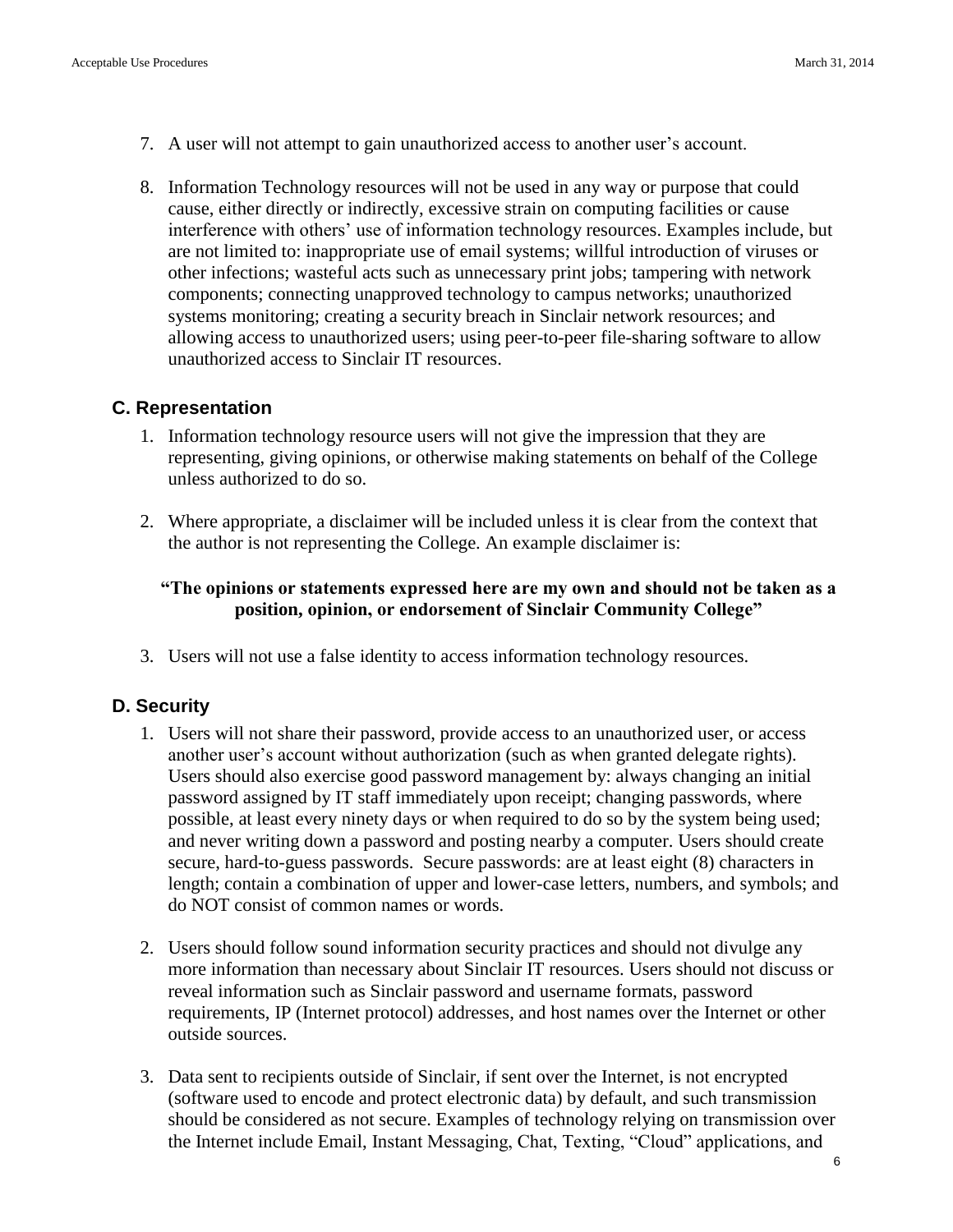others. Users who need to transmit personal or other sensitive information via insecure channels must protect the information using encryption or other security measures approved by the Chief Information Security Officer (CISO).

- 4. Users should be wary of and take precautions to avoid introducing viruses and malicious code to the college network. Use extreme caution when **downloading** files and software from the Internet. Downloading should only be done onto the hard drive of the user's computer. Downloaded files should be scanned for virus protection before installing or executing. Downloading directly into the any Sinclair network resource such as H: Drives (Home Directories), shared network areas, network servers, etc. is prohibited. When using removable media (even if new), users should scan it for malware using an approved tool. Suspicious messages such as those received from unknown sources or those received from known individuals but with unlikely or inappropriate subject lines (for example "I Love You" from your supervisor or instructor) should be reported to the Help Desk and should not be opened. Emails and attachments sent through Outlook Web Access or other messaging application and received on a personal device could contain malicious code. It is strongly recommended that users install security software on their personal devices and enable automatic updating of the software. Sinclair is not responsible if the security software is, for any reason, ineffective in preventing infection of a personal device.
- 5. Users are responsible for staying informed about changes in Sinclair information technology resources. The network environment is continually evolving as new products and services are introduced. Services change as the number and needs of users change. Changes can impact security measures and procedures. When changes occur, Information Technology makes every effort to publish information about these changes. IT publishes information in a variety of ways, including but not limited to, our.sinclair.edu, my.sinclair.edu, email, published articles, Know IT newsletter articles, training, phone system, the IT Help Desk, and online policy and procedures documents. Users should access these resources to stay informed about network resources changes.
- 6. Users should regularly back up important data and files from their hard drives onto network areas such as home directories and department shares or to removable media such as CD/DVDs, or USB storage devices. User should test these backups regularly for reliability in retrieving data.
- 7. Users must ensure appropriate and effective security methods are used when storing downloading, recording, entering, or otherwise saving—personal information or other sensitive information, particularly on non-central storage devices or locations. Personal information on mobile devices, including but not limited to, laptops, tablets, smartphones, PDAs, and any wireless telecommunication devices, must employ a College-approved technical security method. ITS will equip and deploy all administrative laptops and tablets with technology that protects the contents of the entire hard drive. Users are not permitted to disable this protection. Personal information (see definition under procedure item B.5) may not be stored on mobile devices or on other removable storage media, including, but not limited to, diskettes, CDs, memory sticks, USB drives, and "Cloud" storage services, unless the information is protected from theft and other methods of unauthorized access using encryption or similar technology approved by the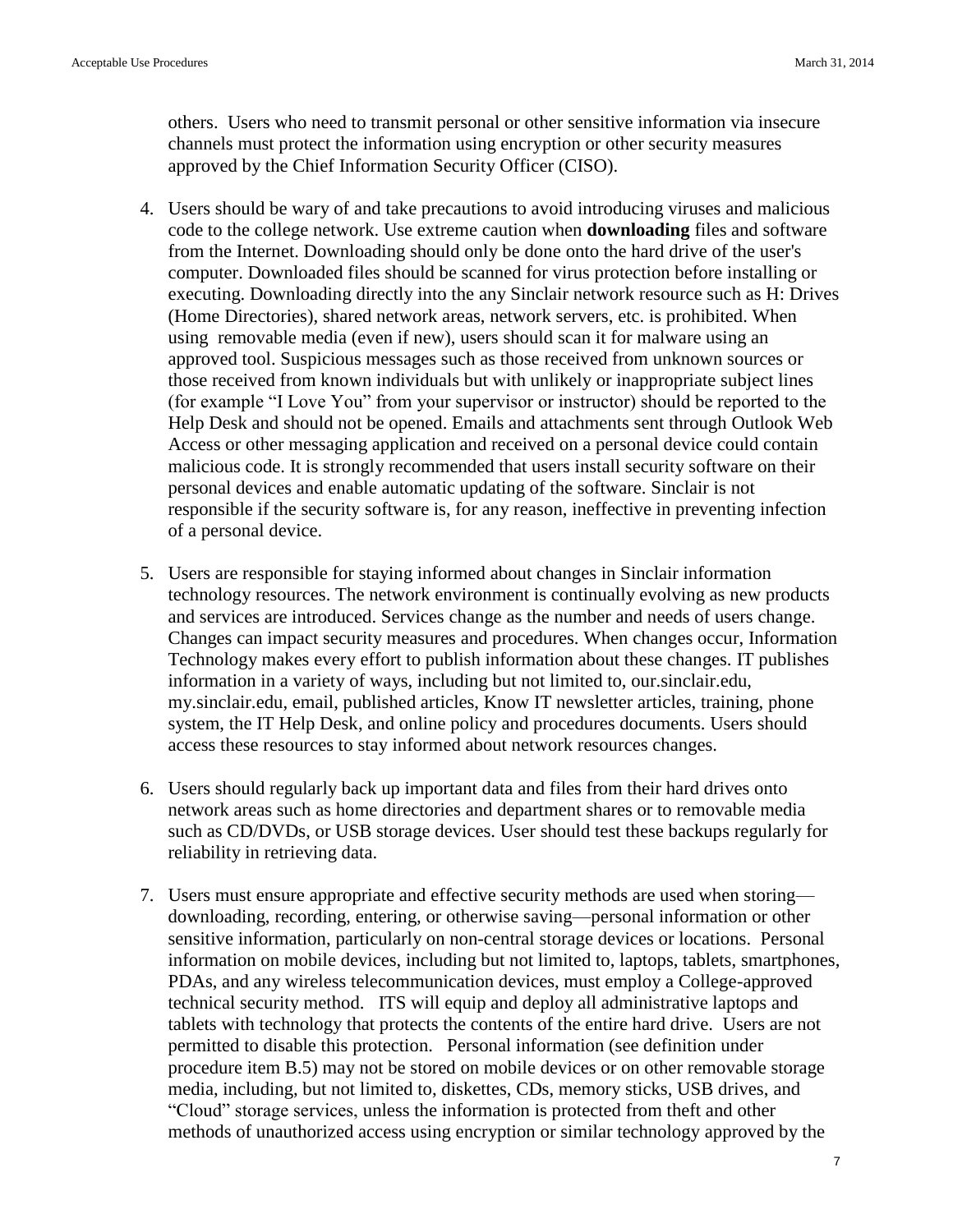Information Security Office.

- 8. Data and files containing sensitive or confidential information should be destroyed securely. Media or documents with sensitive or confidential information should **NOT** be simply thrown into the trash. "Hard" copies such as paper, microfiche, microfilm, etc. should be shredded. Computer media such as floppies, zip disks, CD-ROMs etc. should be destroyed or securely wiped to remove data. **NOTE: Many electronically generated and stored records qualify as public records and may be subject to disclosure under the Ohio Public Records Act, Ohio Rev. Code §149.011, and that communications with students may be defined as "educational records" subject to the nondisclosure provisions of the Family Educational and Privacy Rights Act, Title 20 U.S.C. §1232g. Users should consult records management staff in regards to how records management policies apply to material contained in electronic records and documents.**
- 9. Physical security of Information Technology resources is also very important. Users should always log-off or use some type of workstation lock method such as a passwordenabled screen saver when stepping away from their computers for more than a moment. Removable media should be stored in a lockable, secure area. Portables such as laptops, tablets, cell phones, etc. should **never** be left unattended for any amount of time and should be stored in a lockable, secure area.
- 10. Users should report any incident of compromise or suspected compromise of any Sinclair information asset to the IT Help Desk, the Information Security Officer, or the CIO as soon as possible.

#### <span id="page-7-0"></span>**E. Confidentiality**

- 1. Operators of College information technology resources are expected to follow sound professional practices in providing security of electronic data. However, since the protections are not foolproof, the security and confidentiality of electronic data cannot be guaranteed. Sinclair Community College is a public institution of higher education and is therefore subject to the Ohio Public Records Act; this Act does not distinguish among media with regard to the definition of records, thereby electronic records are subject to this law. Confidentiality may also be compromised by applicability of school policies, including this policy; by unintended redistribution; or because of the inadequacy of current technologies to protect against unauthorized access. Users should exercise extreme caution in using information technology resources to communicate confidential or sensitive information, and must employ approved security technology such as encryption when accessing, processing, or transmitting it.
- 2. The existence of passwords and delete functions do not guarantee privacy or eliminate the ability to access electronic data. The delete function does not eliminate the data from the system. Systems are "backed up" on a routine basis to protect system reliability and integrity and to prevent potential loss of data. The backup process results in the copying of data onto storage media that is retained for periods of time and in locations unknown to the sender or recipient of the electronic data.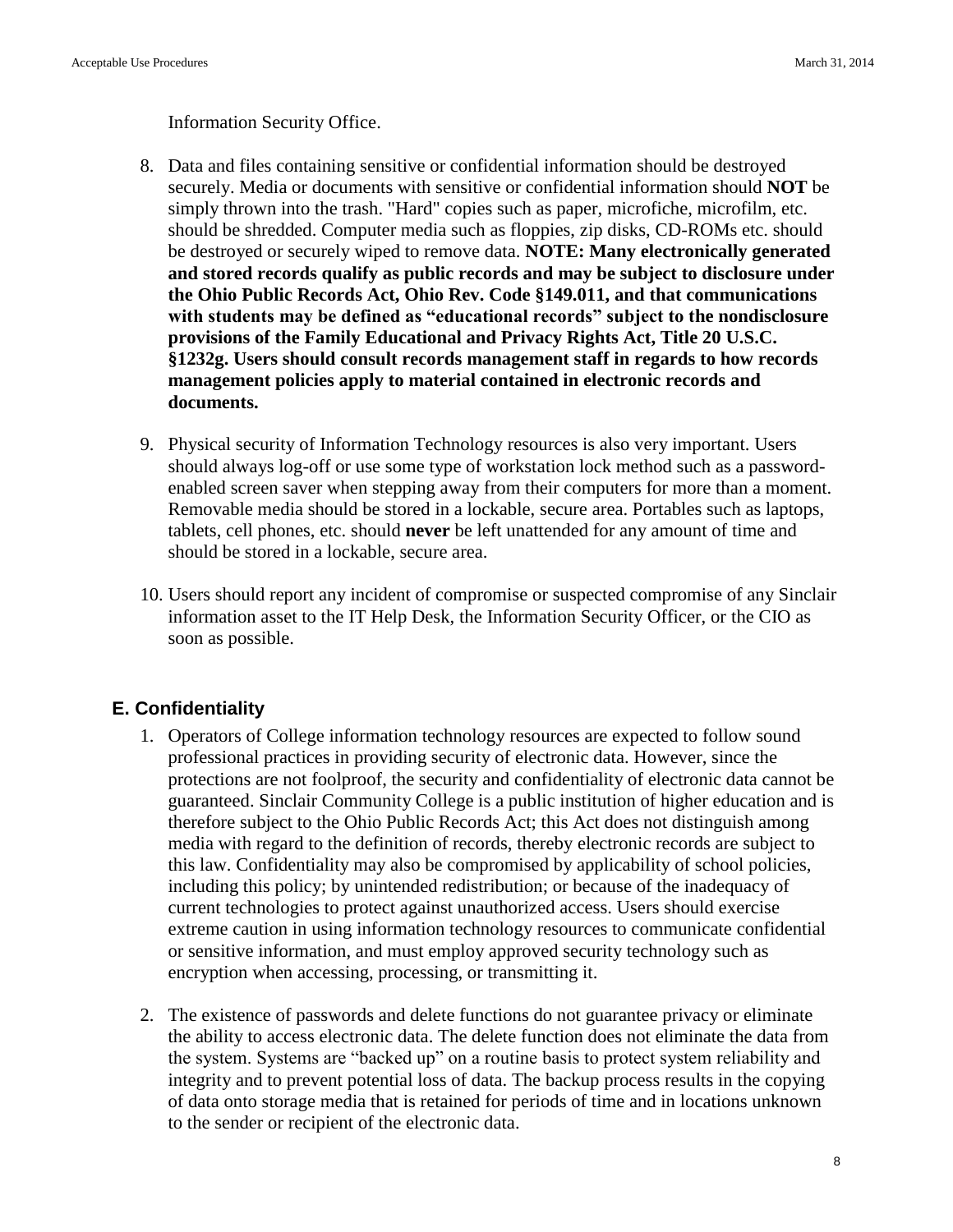#### <span id="page-8-0"></span>**F. Access and Disclosure**

- 1. The College does not in the ordinary course of business monitor the content of IT resources accessed by users. However, the College reserves the right to access any content within its information technology resources, including a user's account.
- 2. Examples of instances where the College would need to access resources or accounts include:
	- a. In the course of an investigation triggered by indications of misconduct or misuse.
	- b. As needed to protect health and safety.
	- c. As needed to support the academic and administrative missions of the College.
	- d. As needed to locate information required for College business that is not more readily available by some other means.
	- e. If an employee is absent or otherwise not available and access to their network account and/or other protected electronic/digital resources is required. When employee absence is planned or otherwise known in advance, such as when terminating employment, on vacation/sick leave, traveling on College business, or absent for personal reasons, the supervisor should work with the employee to arrange for any necessary access to electronic files, including email messages, storage locations/devices, and voicemail. Examples of providing this access include:
		- The employee providing the supervisors with a password-protected shared folder/area on their system.
		- Transferring necessary files to the supervisor's network storage area or common storage area.
		- Automatic email/voicemail forwarding rules

Users and supervisors who need assistance with arranging this access should contact the Help desk.

When advance arrangements have not been made, and for situations where employee assistance is not appropriate or practical, the supervisor may request access to the employee's electronic/digital resources by submitting a request to IT. Formal approval from the appropriate Vice President must be included with the request. With this authorization, IT will either provide access to specifically requested resources, or change the employee's account password and provide a new password to the supervisor. The supervisor is then responsible for explaining the situation and reviewing this information with the employee upon return from absence. For situations where confidentiality or litigation potential is not an issue, these requests should be submitted via the Help Desk. In cases where confidentiality/litigation is or may become an issue, these requests should be submitted via HR, directly to the CIO or CISO.

3. The College partners with various public institutions and businesses with more stringent IT-related policies and procedures. **Network content is strictly regulated and content monitoring and/or filtering is mandated in some of these organizations**. For example, public library and schools routinely monitor and/or filter Internet content. Users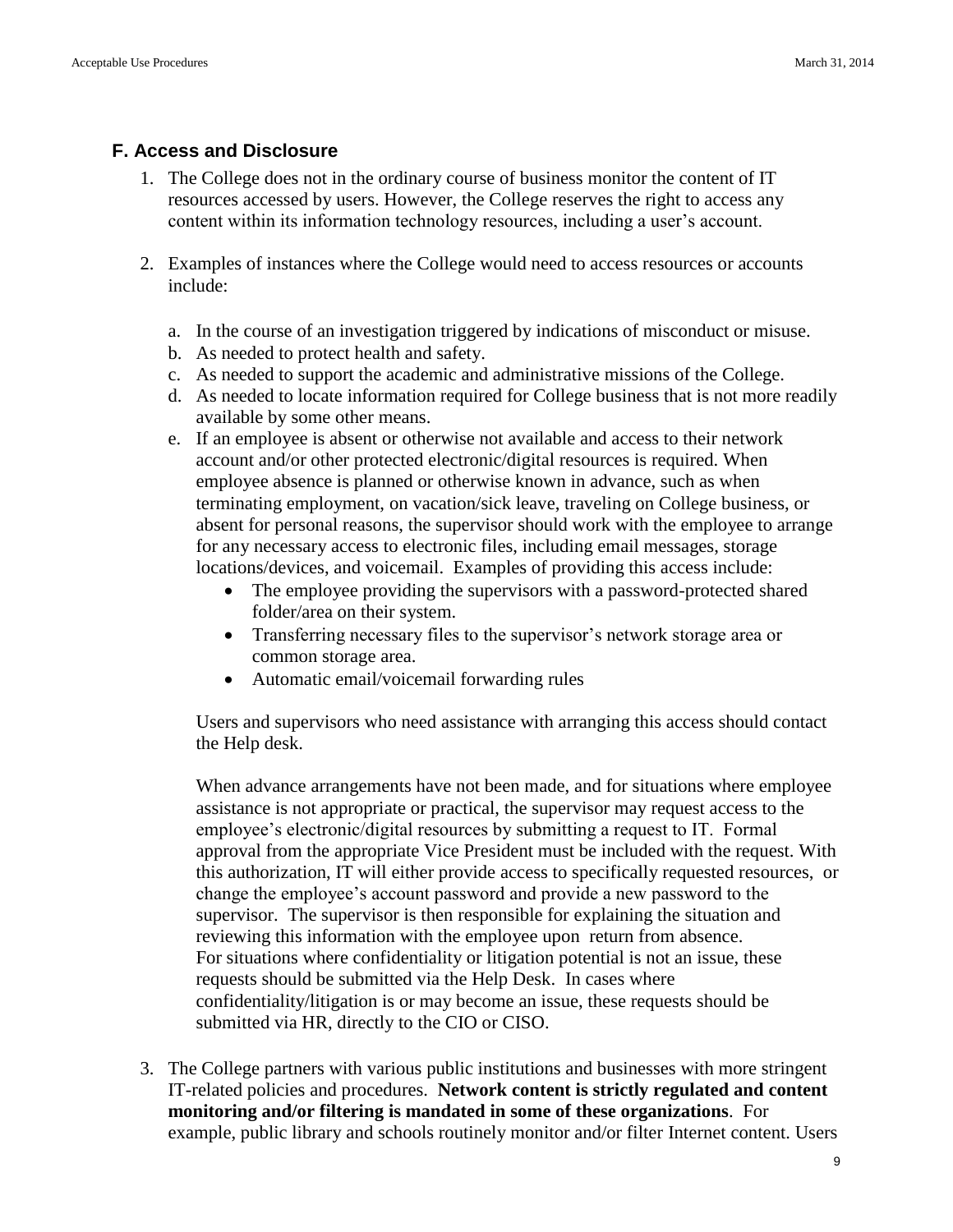utilizing IT resources within these partner institutions are required to become familiar with and adhere to the usage policies of these organizations regardless of "ownership" of the equipment or resources.

- 4. **Student Access to Information.** Students attending postsecondary educational institutions are entitled to inspect and review certain information included in their education records pursuant to the Family Educational Rights and Privacy Act (FERPA). Requests by students to inspect and review this information may be made by following guidelines published by the Office of Registration and Student Records.
- 5. **Legal Investigations.** Court order or law enforcement investigations may require the examination and release of electronically stored information and other information resource data.

#### <span id="page-9-0"></span>**G. Archiving and Records Retention**

College records management policies do not distinguish among media with regard to the definition of College records and electronic records that are subject to these policies. This includes all records created or received and contained in College equipment, files, servers, or electronic mail. Users should be aware that it might not be possible to ensure the longevity of electronic records for record-keeping purposes, in part because of the difficulty of guaranteeing that electronic records can continue to be read in the face of changing formats and technologies. When in doubt about how to maintain long-term electronic records, users should contact College records management staff for guidance.

#### <span id="page-9-1"></span>**H. Copyright**

The unauthorized use or distribution of copyrighted works, including but not limited to, software, Web page graphics, files, trademarks, and logos, through Sinclair information technology resources and services is prohibited. Users may not import, copy, or store copyrighted material without the permission of the author.

Users who violate copyright laws are subject to civil and criminal penalties. It is the user's responsibility to make sure he/she is not violating copyright laws. The College reserves the right to remove or block access to material located on its information technology resources that violates copyright laws.

Extensive information regarding copyright issues may be found on the following web sites: [United States Copyright Office Web Page](http://www.copyright.gov/) (http://www.copyright.gov) [Summary of Digital Millennium Copyright Act of 1998](http://www.loc.gov/copyright/legislation/dmca.pdf) (http://www.loc.gov/copyright/legislation/dmca.pdf) [World Intellectual Property Organization](http://www.loc.gov/copyright/wipo/) (http://www.loc.gov/copyright/wipo/)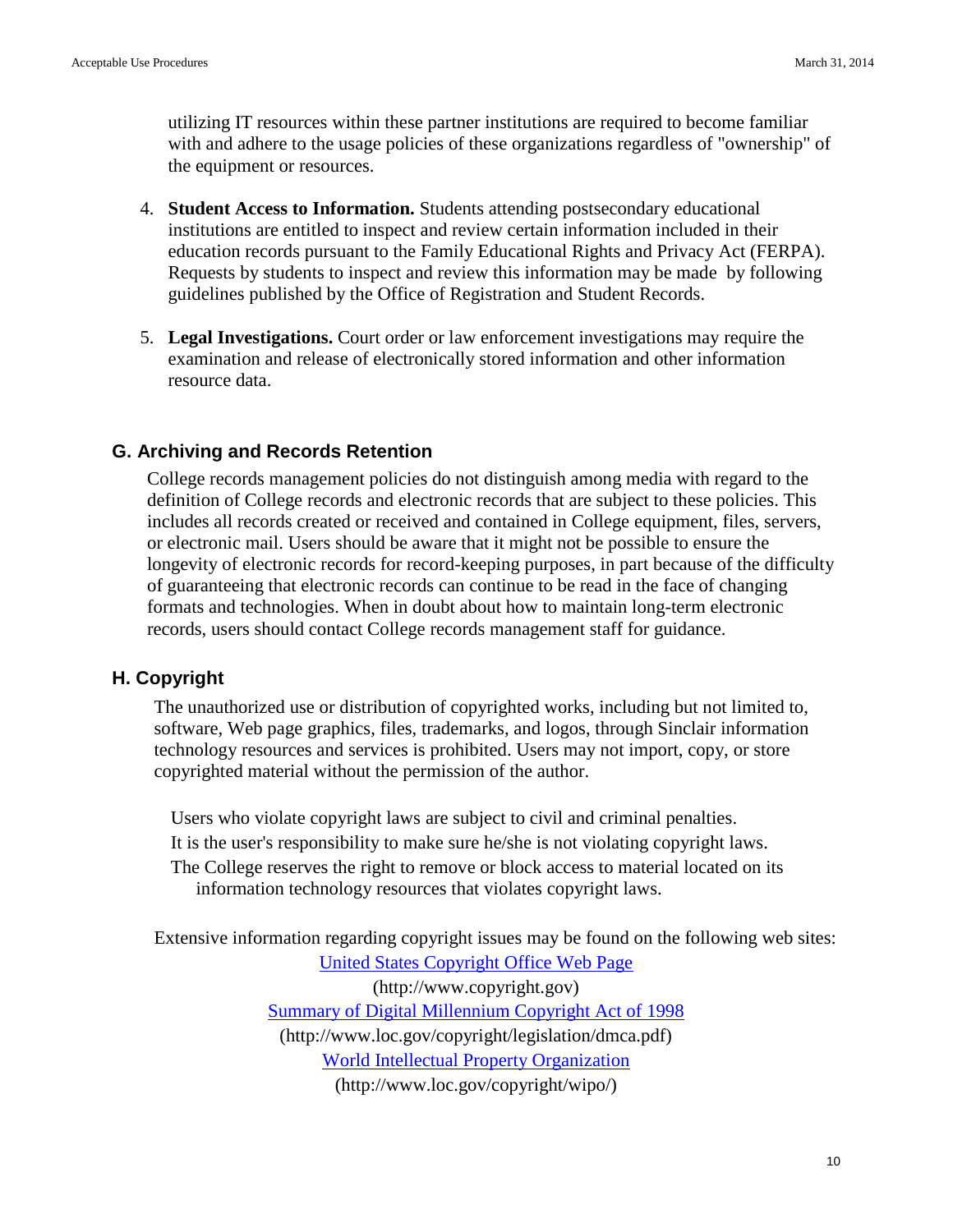#### <span id="page-10-0"></span>**I. Software Use**

Users must abide by the terms of **all software licensing agreements** with the College. This includes software purchased by Sinclair and delivered over the network to all Sinclair users (e.g. Windows, MS Office, etc.) and software purchased by individual departments for College business. Computer software cannot be copied from, into, or by using Sinclair network resources except as permitted by law or by the software licensing agreement. Backup copies of software are allowed—if permitted by the licensing agreements.

**Software piracy**, the unauthorized duplication and use of licensed computer software, using Sinclair Information Technology resources is strictly prohibited.

#### <span id="page-10-1"></span>**J. Internet Use**

Sinclair Community College provides **Internet** access to users in support of the learning, research, and community/public service mission of the College and all administrative functions that support this mission. The College encourages the use of the Internet to share information, to improve communication, and to exchange ideas in support of these purposes.

Internet access is available on employee computers, as well as on Teleport, Library, lab, and numerous other campus computers.

Users should follow the guidelines listed within this document for acceptable Internet use with Sinclair information technology resources. Additional guidelines include:

- Use the Internet to support the learning, research, and community/public service missions of the College.
- Be aware that many of the Sinclair information technology resources provide access to externally controlled resources that furnish services such as electronic mail, information services, bulletin boards, conferences, etc. Users are advised that they may encounter material that may be considered offensive or objectionable in nature or content. Users access these outside networks at their own risk. Sinclair Community College has no control over and does not assume responsibility for the contents of any external resource or network.

Be sensitive to others around you who may be able to view what you are viewing.

- Be aware that current technology used on the Internet does not provide guarantees that a user is who they say they are and that no one other than the intended person can receive the information that is requested. It is not possible to ensure that the person on the other end of a communication is who they say they are because of the ability to fake or "spoof" an IP address and the ability to listen to or "sniff" other people's communication.
- Be aware that currently technology used on the Internet does not guarantee the privacy and confidentiality of information. Sensitive material transferred over the Internet may be at risk of detection by a third party. Sensitive material includes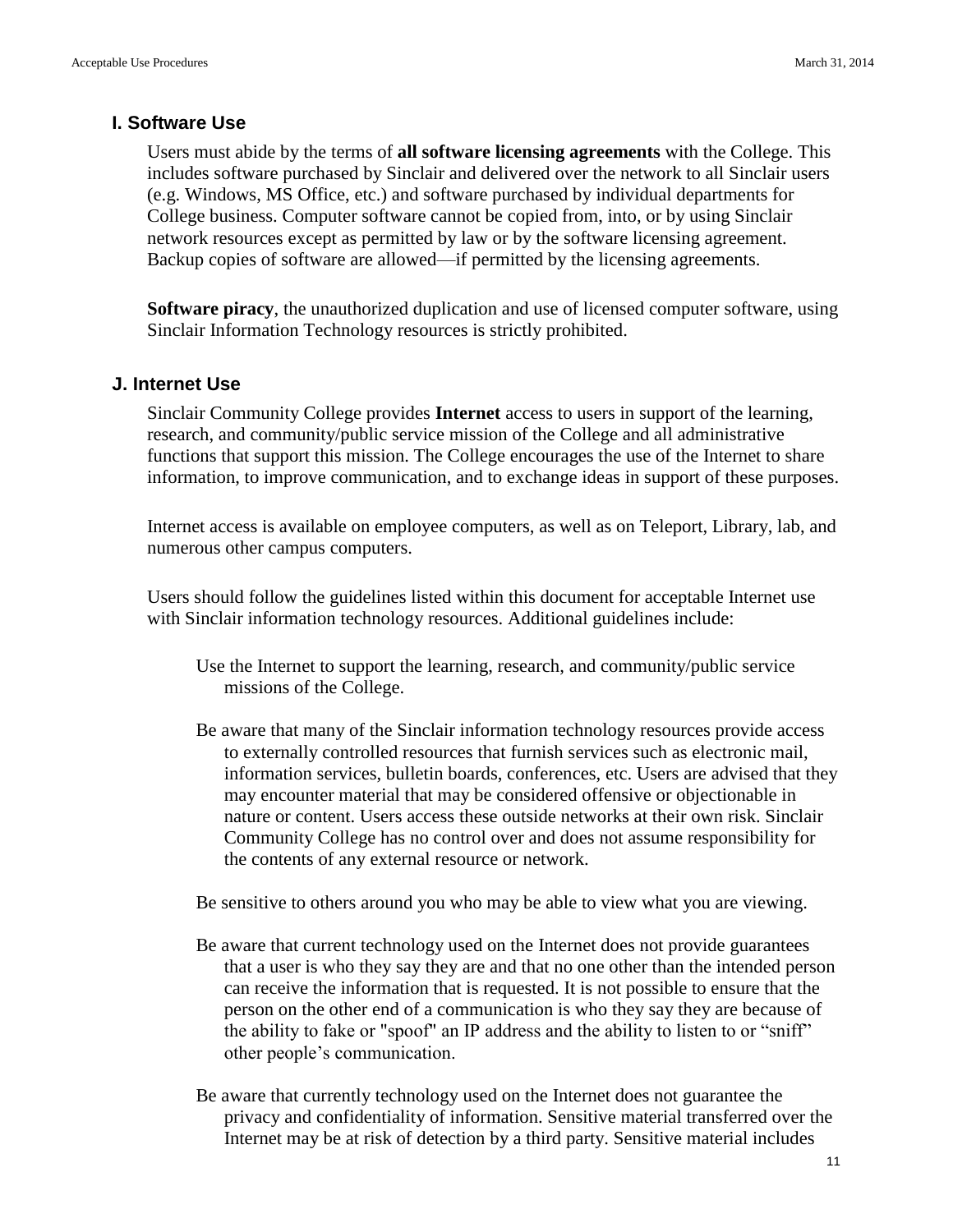but is not limited to: personal identifying information, , credit card information, and student information. Use extreme caution and care when transferring such material in any form, and protect it via encryption or other technical solution when transmitting or storing it electronically.

- Verify the truth or accuracy of information found on the Internet with a separate, reliable source.
- Use extreme caution when **downloading** files and software from the Internet. Downloading should only be done onto the hard drive of the user's computer. Downloading directly into the any Sinclair network resource such as H: Drives (Home Directories), shared network areas, network servers, etc. is prohibited due to the risk of malware and other electronic infections. Downloaded files should be scanned for presence of malware before installing or executing. Only download materials from legitimate and reputable sources. Downloading illegal copies of copyrighted files or software is prohibited.
- Once a file is downloaded to the user's local hard drive and properly checked to ensure the file is free of malware, the file may be stored on a network drive in accordance with policies and procedures stated elsewhere in this document.
- Do not use peer-to-peer software to illegally download and share copyrighted or illegal materials.

Keep computer audio-video sounds to a level that is not disruptive to others.

Do not try to access Internet sites you are not authorized to access.

Do not print unneeded pages or materials from Internet sites.

#### **K. Email**

Users may have only one personal electronic mailbox and email address. Each user will have a default server-based mailbox limit.

Email use for unlawful activities is prohibited.

Offensive, demeaning, harassing, or disruptive messages are prohibited.

A user will not attempt to gain unauthorized access to another user's email account.

Email services will not be used to cause excessive strain on resources or cause interference; chain letters, spam, and letter/mail bombs are prohibited.

Users should be wary of and take precautions to avoid introducing viruses and other malicious code to the college network through email use.

Use of the College's electronic mail services for personal monetary gain is prohibited, except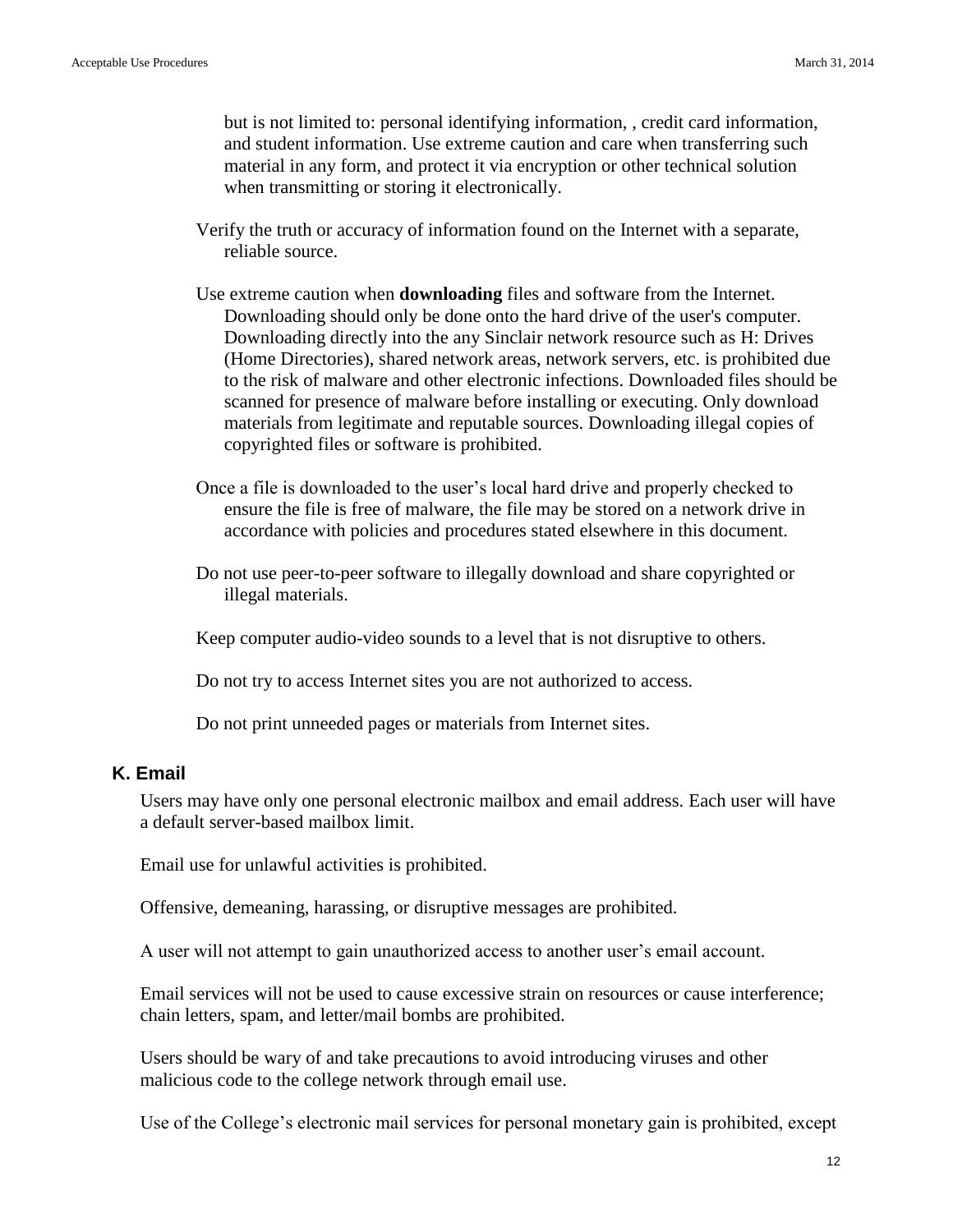when pre-approved in writing by the appropriate Vice President.

The use of Email messages to solicit students or employees for any purpose, or to distribute literature for any person or organization, is guided by Campus Policy.

Unless authorized, electronic mail users will not give the impression that they are representing the College.

Users sending messages containing personal or student record information must comply with the Family Educational Rights and Privacy Act and all other federal, state, and local statutes.

Confidentiality of electronic mail services cannot be assured. Email should be used and treated as an insecure method of communication.

The College will not in the ordinary course of business monitor the content of email sent or received by users. However, the College reserves the right to access all aspects of its email systems, including contents within a user's mailbox.

#### **Employee Email**

Exceptions to the default server-based mailbox limit require written approval from the appropriate Dean or Director.

Server-based email distribution lists are created for sanctioned committees, teams, or other groups as approved by the appropriate Dean, Director, or Vice President. Use of these lists should be limited to academic and administrative uses. These lists are generated by IT when officially requested, and all permission changes must be approved by the "list owner."

The use of server-based distribution lists such as "All Sinclair Mail Users" are restricted and list users are authorized by the President's office. Messages sent via these list should be campus-wide in nature. Content should also be time-sensitive and not of a nature more appropriately disseminated by another method. If authorized users are unsure if a message meets these criteria, they should obtain approval from their supervisors. Supervisors should obtain approval from the appropriate manager, dean, or director. Final approval for a campus-wide message rests with the respective Vice President.

The college does not prohibit the practice of forwarding email to non-Sinclair email addresses. However, official college business may only be conducted using college provided email accounts. This includes all communication between students and other employees of the college.

Public email distribution lists are created for sanctioned committees, teams, or other groups. Personal email distribution lists are created by individual users.

Email may be used for incidental personal purposes providing it does not interfere with official college use. Users should be aware there is no legal expectation of privacy when using College information resources for personal use.

Users should consult records management staff in regards to how records management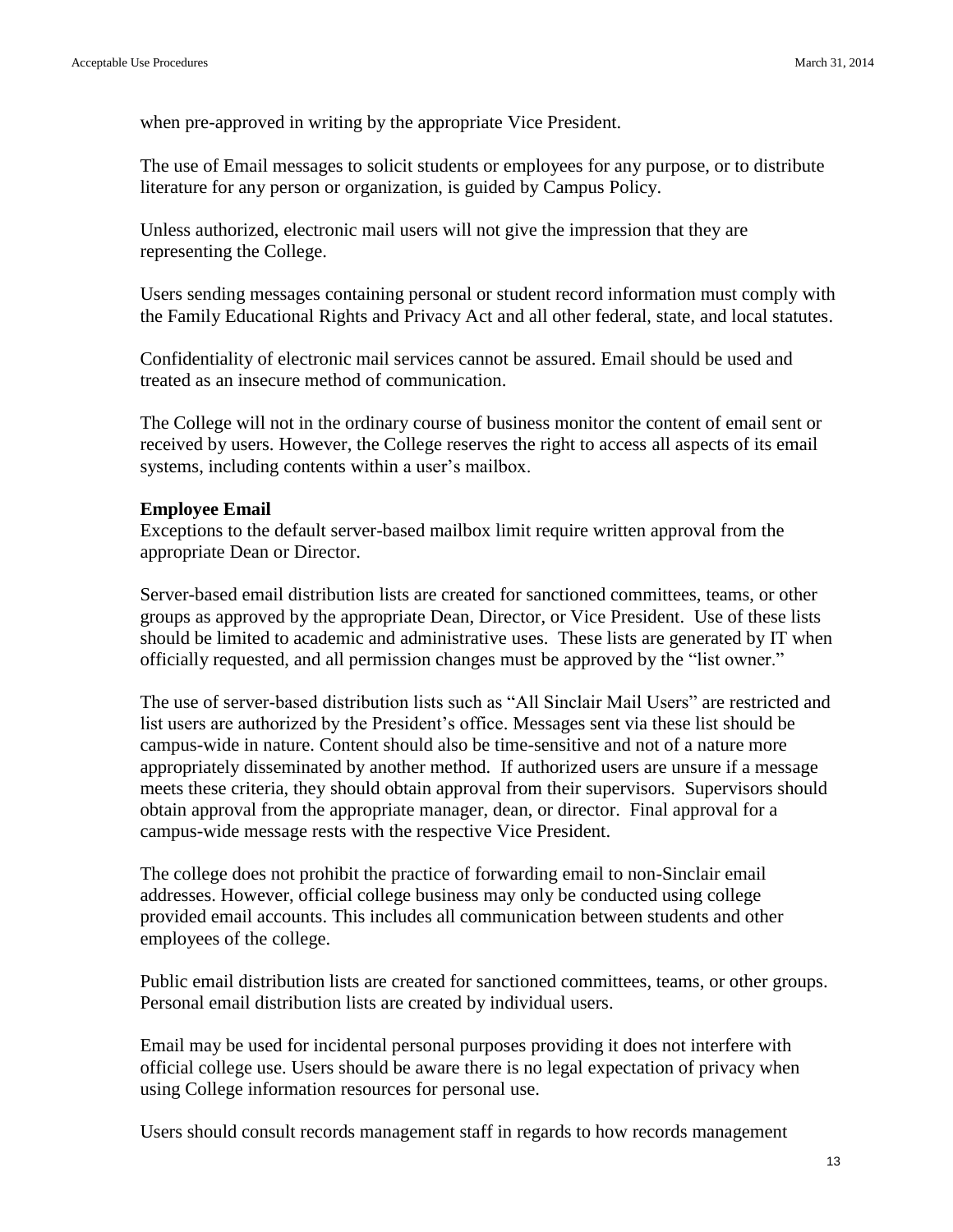policies apply to material contained in electronic mail.

#### <span id="page-13-0"></span>**L. Personal Use of IT Resources Owned or Provided by Sinclair**

Users should assess the implications of their decision to use College information technology resources for personal use, Users should be aware there is no legal expectation of privacy when using College information resources for personal use. Data resulting from such personal use may be subject to the archive and record retention requirements of the College. Data resulting from personal use is also backed up during routine system backups.

#### <span id="page-13-1"></span>**M. Use of Personally-Owned Technology with Sinclair IT Resources**

Hardware or software that is not purchased by the College may utilize Sinclair information technology resources providing that the following standards are followed:

- Owners of the technology must assume responsibility for its use and abide by all contents of this policy and any other applicable College policies when using personal technology with Sinclair IT resources.
- The college reserves the right to prohibit, block, and/or remove any personally owned technology from access to college-owned resources. Use of personal technology with College resources should be considered as a convenience or privilege, not as an expectation.
- Documentation and communication related to official College business, personal information, student records, and other sensitive information should not be stored on non-college-provided resources unless specifically authorized and protected via an approved security technology.
- Examples of personal technology include but are not limited to, non-departmental servers (WWW, ftp, etc.), 'cloud' services not provided by the College, modems, laptops, tablets personal software, PDAs, cell phones, and wireless devices.
- Owners of personally purchased software must abide by the terms of **all software licensing agreements.**
- Owners must provide their own sources of technical support for their personal technology.

#### <span id="page-13-2"></span>**N. Introduction of New Services and Products into Sinclair IT Resources**

The increased complexity of relationships between hardware, operating systems, and application software requires careful attention to change procedures. The implementation of new products or services into Sinclair IT resources must follow a defined, planned, and tested Change Procedure. Implementation of new products and services must be requested and coordinated through the Information Technology Division. IT will work with users to follow the defined procedure.

Affected Resources that fall under the control of this IT procedure include any hardware and related software that must be connected to Sinclair information technology resources and that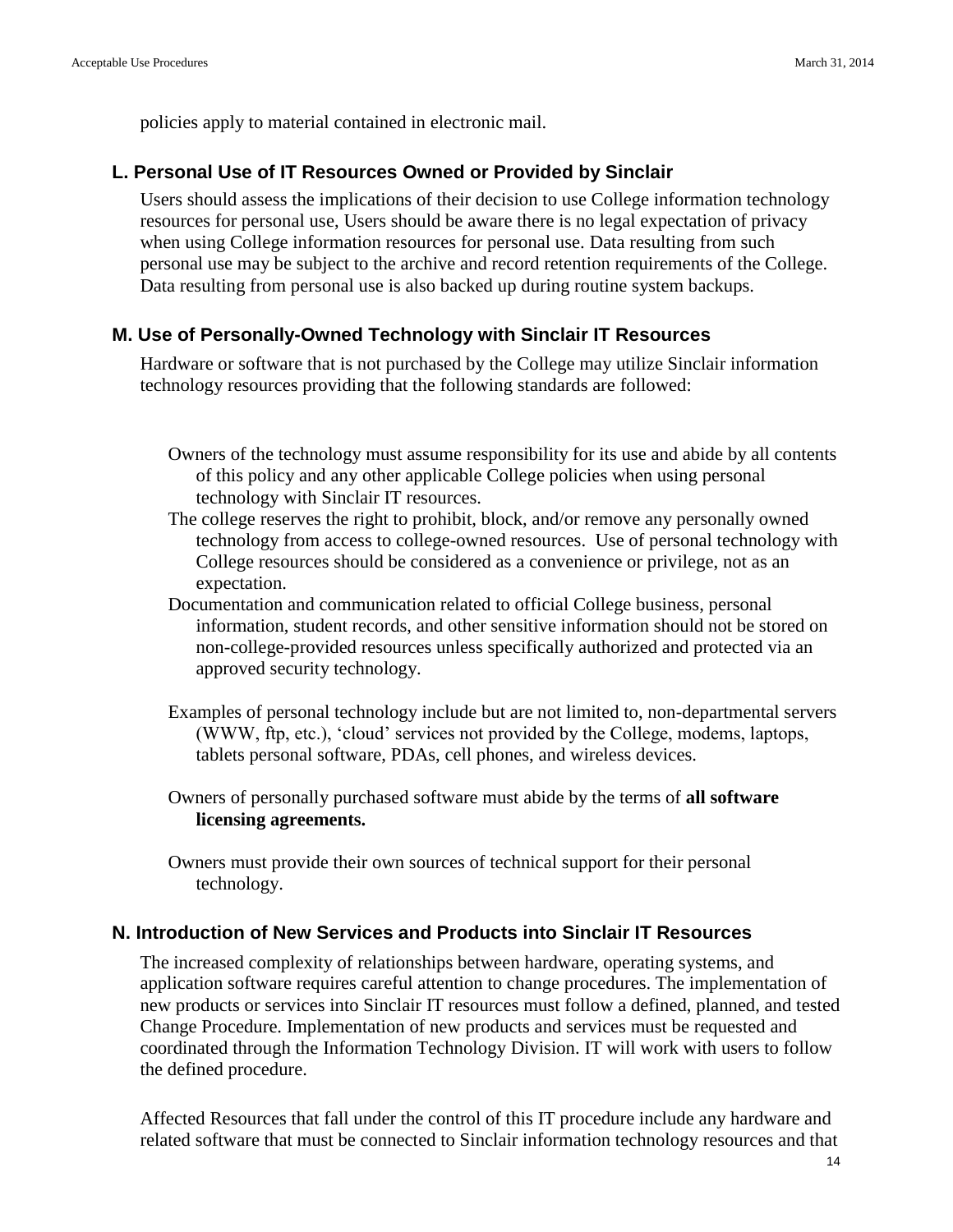are not supported by existing automated and/or self-help technology.

The amount of planning and testing will vary within the scope and complexity of the change to the network/system infrastructure.

#### **O. Use of Externally Provided IT Resources (i.e. "Cloud" Services)**

Commercial "cloud" providers offer convenient services and resources such as global access, data sharing, and ubiquitous file storage. However, commercial "cloud" use requires careful and deliberate consideration to ensure it is an appropriate solution for college data and sensitive/confidential information. Before choosing to store information on a non-Sinclair provided resource, users must carefully consider

- the sensitivity and critical nature of the information and
- any applicable privacy and security policies, laws, regulations or other restrictions.

Questions related to whether the use of cloud resources (Google Drive, Dropbox, Box, etc.) is an appropriate tool for your storage needs should be addressed by supervisors/managers. IT and Legal should be consulted as needed.

#### **Privacy and security**

- Cloud providers may be appropriate to store non-critical, non-confidential, or nonsensitive information. However, faculty, staff, and students must assess the relevance of privacy regulations, Federal law (particularly FERPA), contractual obligations, and grant restrictions before moving College-related files and data to any non-Sinclair provided storage solution.
- Consider the nature of the information:
	- $\circ$  College policy dictates that sensitive personal, non-public information (e.g., Social Security numbers, credit card numbers, or confidential educational records) stored on non-IT managed media must be encrypted. Cloud providers do not typically provide an encrypted storage solution.
	- o Other sensitive personal information: The College must comply with numerous federal, state, and industry-specific regulations. Many regulations dictate how data can be accessed and where it can be stored. For example, it is not appropriate to store credit card data on cloud services such as dropbox.
	- o If the College does not have a contract with the cloud provider, student records and other information regulated by FERPA is prohibited from being stored via cloud services.
- Other considerations for use of cloud providers include, but are not limited to:
	- o Service availability: The provider may or may not be able to deliver effective service consistently.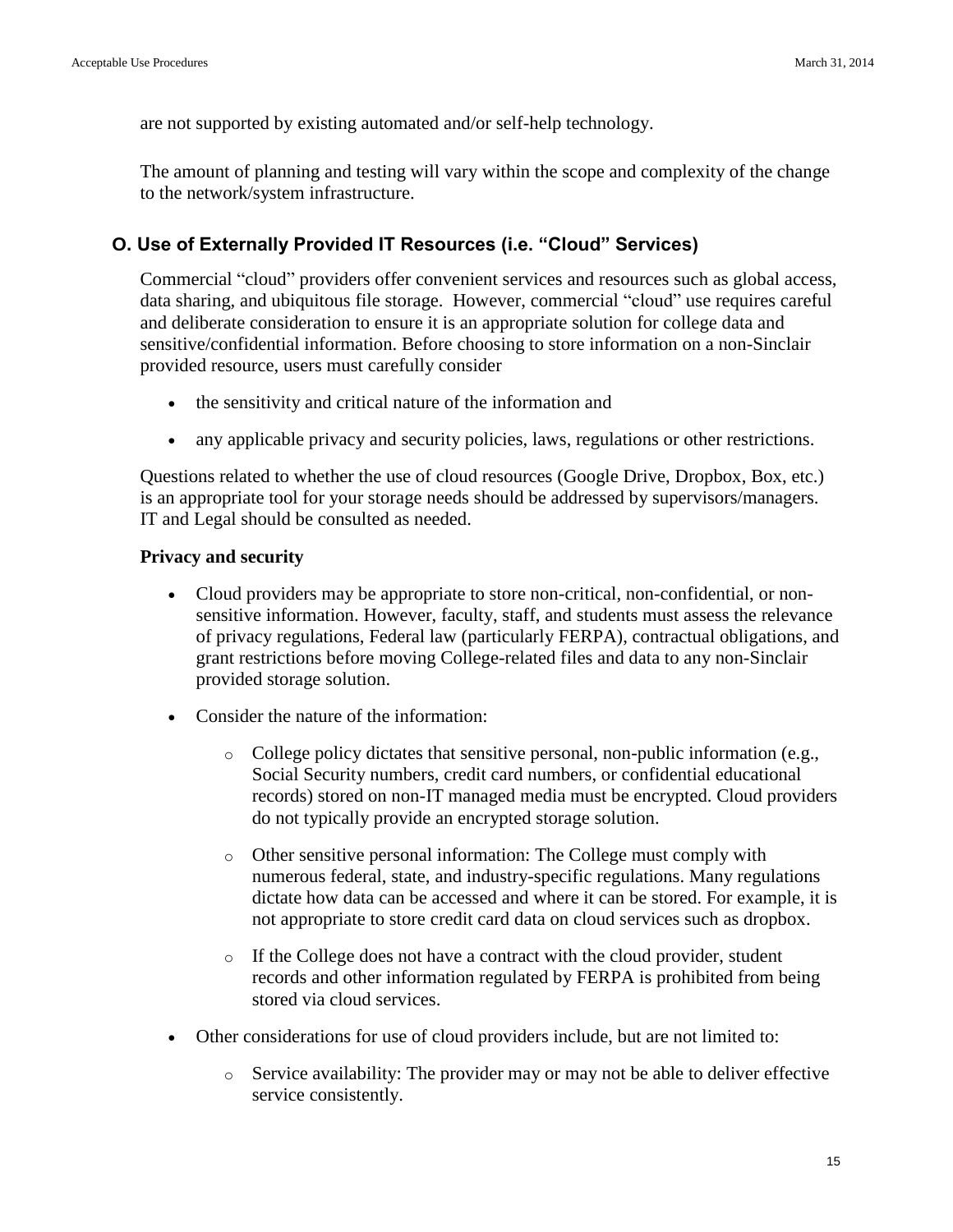- $\circ$  Data Security: The provider may or may not have effective management controls in place: oversight of third parties, adequate insurance, disaster recovery and business continuity plans.
- o Data ownership/Terms of use: Terms of use should specify data ownership, data disposition, how terms may be changed (and user options), and other information specifically related to how the information service is used.
- o Other: Should also address contingencies such as company failure/transfer, discontinuation of service, dispute resolution procedures, state of incorporation, etc.

## **II. Policy Enforcement**

Sinclair Community College considers any violation of this policy as a serious offense. Violators are subject to College disciplinary action as prescribed in conduct policies, the student handbook, employee handbooks, and other applicable College policies and standards. Offenders may also be prosecuted under terms described in such laws (but not limited to) as the Computer Fraud and Abuse Act, Family Educational and Privacy Act, Digital Millennium Copyright Act, and applicable federal, state, and local statutes.

Anyone who has a reason to suspect a deliberate or significant breach of established policy or procedure should promptly report it to the appropriate Dean, Director, or other department supervisor, manager, or administrator. If the breach is suspected to be illegal and/or serious enough to warrant immediate attention, or if uncertain of the specific department involved, contact one of the following offices:

Student inquiries and complaints should be referred to:

Director of Student Affairs Sinclair Community College 444 West Third Street, Room 10-332 Dayton, OH 45402-1460 (937) 512-2291 Faculty and Staff inquiries and complaints should be referred to:

> Office of Human Resources Sinclair Community College 444 West Third Street, Room 7340 Dayton, OH 45402-1460 (937) 512-2514

Information Technology Division management may temporarily remove, rescind, or restrict access to resources upon notification of a suspected violation pending results of an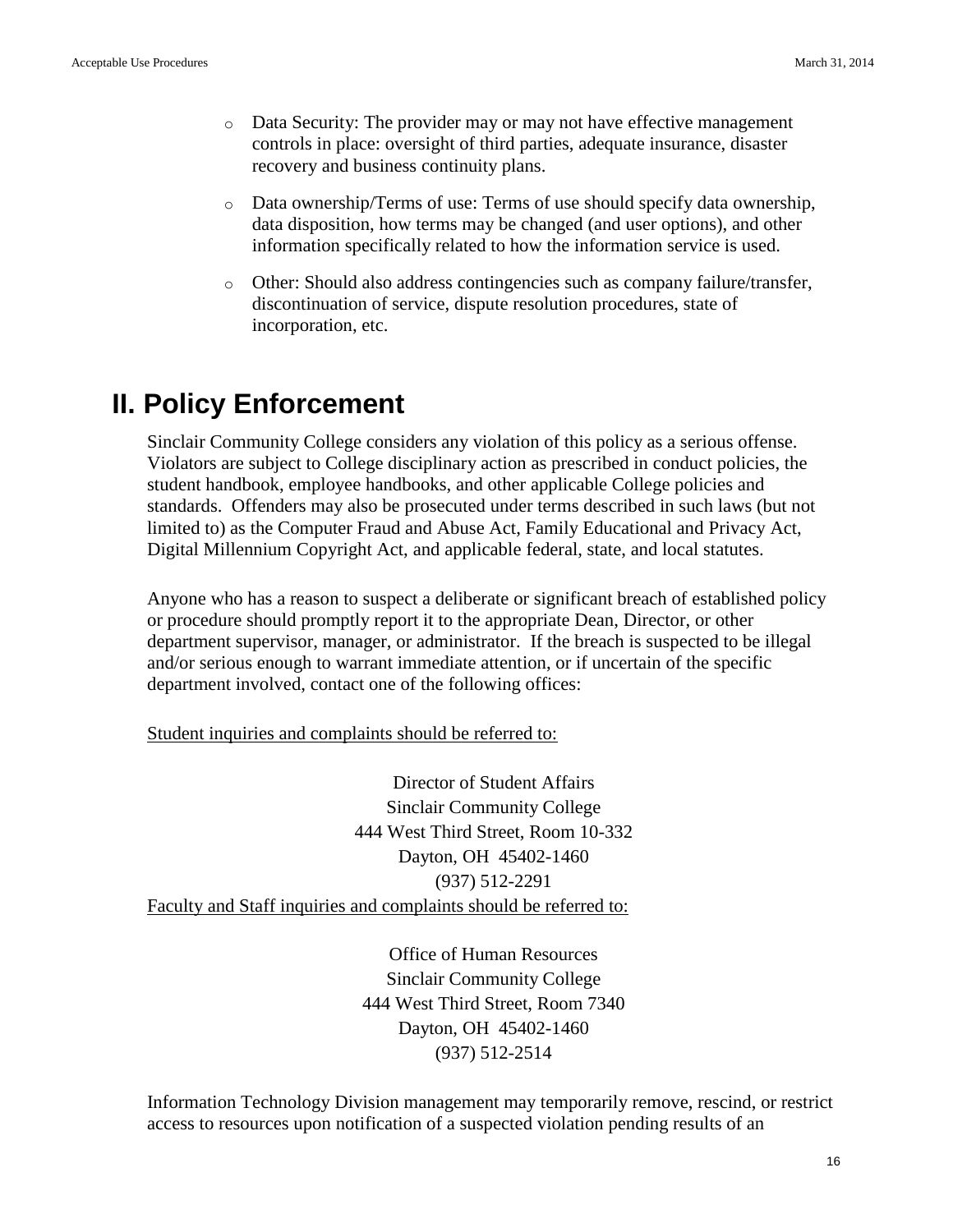investigation, and may also be involved in identifying and reporting suspected breaches and assisting those involved in an investigation.

# **III. Revision History**

| <b>Date</b> | Rev. No. | <b>Change</b>                       | <b>Ref'd Section(s)</b> |
|-------------|----------|-------------------------------------|-------------------------|
| 7/31/03     | 1.0.1    | <b>Sinclair Community College</b>   | II. Policy              |
|             |          | considers any violation of this     | Enforcement             |
|             |          | policy as a serious offense.        |                         |
|             |          | Violators are subject to College    |                         |
|             |          | disciplinary action as prescribed   |                         |
|             |          | in conduct policies, the student    |                         |
|             |          | handbook, employee handbooks,       |                         |
|             |          | and other applicable College        |                         |
|             |          | policies and standards. Offenders   |                         |
|             |          | may also be prosecuted under        |                         |
|             |          | terms described in such laws (but)  |                         |
|             |          | not limited to) as the Computer     |                         |
|             |          | Fraud and Abuse Act, Family         |                         |
|             |          | Educational and Privacy Act,        |                         |
|             |          | Digital Millennium Copyright        |                         |
|             |          | Act, and applicable federal, state, |                         |
|             |          | and local statutes.                 |                         |
|             |          | Anyone who has a reason to          |                         |
|             |          | suspect a deliberate or significant |                         |
|             |          | breach of established policy or     |                         |
|             |          | procedure should promptly report    |                         |
|             |          | it to the appropriate Dean,         |                         |
|             |          | Director, or other department       |                         |
|             |          | supervisor, manager, or             |                         |
|             |          | administrator. If the breach is     |                         |
|             |          | suspected to be illegal and/or      |                         |
|             |          | serious enough to warrant           |                         |
|             |          | immediate attention, or if          |                         |
|             |          | uncertain of the specific           |                         |
|             |          | department involved, contact one    |                         |
|             |          | of the following offices:           |                         |
|             |          | Student inquiries and complaints    |                         |
|             |          | should be referred to:              |                         |
|             |          | Vice President for Student          |                         |
|             |          | <b>Services</b>                     |                         |
|             |          | <b>Sinclair Community College</b>   |                         |
|             |          | 444 West Third Street, Room         |                         |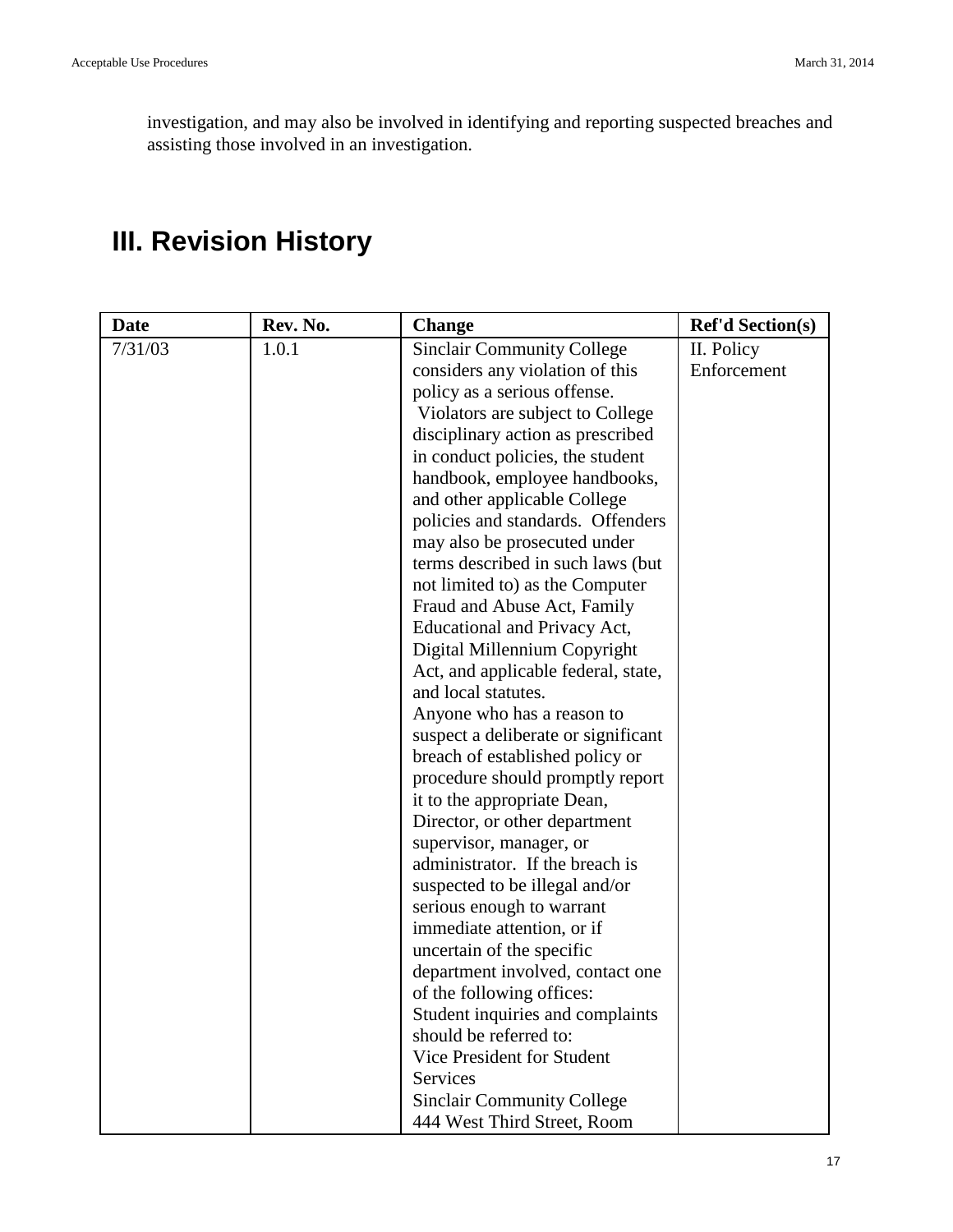|        |       | 10323<br>Dayton, OH 45402-1460<br>$(937) 512 - 2975$<br>Faculty and Staff inquiries and<br>complaints should be referred to:<br><b>Office of Human Resources</b><br><b>Sinclair Community College</b><br>444 West Third Street, Room<br>7340<br>Dayton, OH 45402-1460<br>$(937) 512 - 2514$                                                                                                                                                                                                                                                                                                                                                                                                                                        |                                    |
|--------|-------|------------------------------------------------------------------------------------------------------------------------------------------------------------------------------------------------------------------------------------------------------------------------------------------------------------------------------------------------------------------------------------------------------------------------------------------------------------------------------------------------------------------------------------------------------------------------------------------------------------------------------------------------------------------------------------------------------------------------------------|------------------------------------|
| 5/8/07 | 2.0.1 | 5. Users entering or accessing<br>personal identifying<br>information must adhere to<br>effective practices designed<br>to minimize risk of<br>compromise, to safeguard the<br>information, and use it only<br>in accordance with College<br>policy and within the scope<br>of their duties. Personal<br>information is defined as first<br>name (or initial) and<br>surname, in combination<br>with any of the following:<br>Social Security Number<br>Driver's license number<br>or state identification card<br>number<br>Financial account, debit,<br>or credit number<br>Other information that<br>creates a 'material risk of<br>the commission of the<br>offense of identity fraud<br>or other fraud to the<br>individual.' | B. Specific<br><b>Restrictions</b> |
| 5/8/07 | 2.0.2 | 6. personal information or                                                                                                                                                                                                                                                                                                                                                                                                                                                                                                                                                                                                                                                                                                         | B. Specific<br>Restrictions        |
| 5/8/07 | 2.0.3 | 7. Users are prohibited from<br>downloading, recording,<br>entering, or otherwise storing<br>unencrypted or unredacted                                                                                                                                                                                                                                                                                                                                                                                                                                                                                                                                                                                                             | D. Security                        |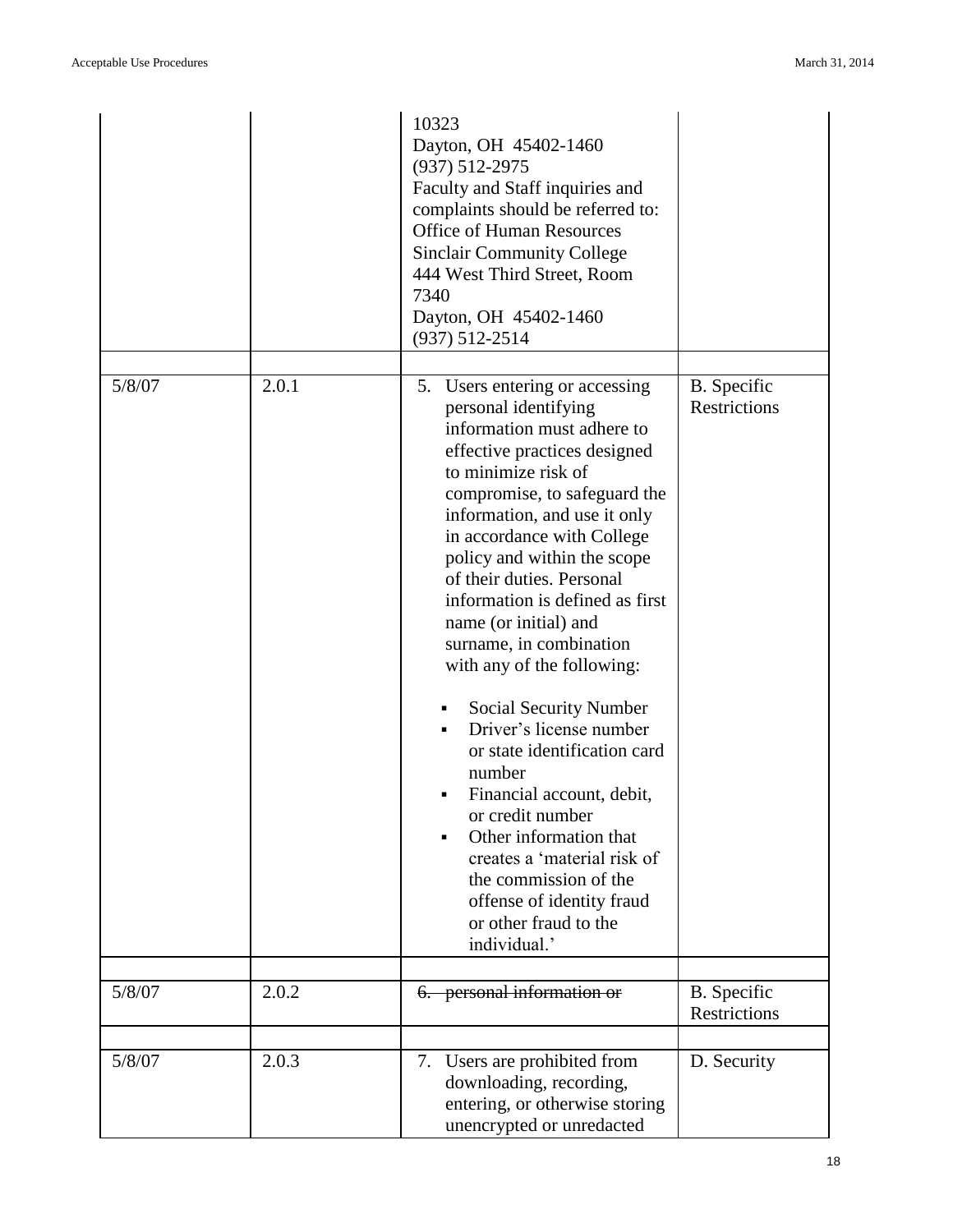|         |       | personal identifying<br>information or other sensitive<br>information on information<br>technology devices. All<br>personal identifying<br>information must be either<br>encrypted or redacted on all<br>local devices and all<br>removable storage media,<br>including, but not limited to,<br>desktop systems, laptops,<br>PDAs, Mobile wireless<br>devices, diskettes, CDs,<br>memory sticks, and USB<br>drives. |                                                |
|---------|-------|---------------------------------------------------------------------------------------------------------------------------------------------------------------------------------------------------------------------------------------------------------------------------------------------------------------------------------------------------------------------------------------------------------------------|------------------------------------------------|
| 5/8/07  | 2.0.4 | 10. Users should report any<br>incident of compromise or<br>suspected compromise of any<br>Sinclair information asset to<br>the IT Help Desk, the<br>Information Security Officer,<br>or an IT Director as soon as<br>possible.                                                                                                                                                                                     | D. Security                                    |
| 4/12/10 | 3.01  | 11. Merged Email Policy<br>information into this policy.<br>Email Policy will now be<br>superceded by this policy.<br>Section K. Email was added<br>to I. Acceptable Use<br>Procedures                                                                                                                                                                                                                              | I. Acceptable<br>Use<br>Procedures             |
| 11/4/10 | 4.01  | 12. The college does not prohibit<br>the practice of forwarding<br>email to non-Sinclair email<br>addresses. However, official<br>college business may only be<br>conducted using college<br>provided email accounts.<br>This includes all<br>communication between<br>students and other employees<br>of the college.                                                                                              | I. Acceptable<br>Use<br>Procedures<br>K. Email |
| 3/21/13 | 5.01  | O. Use of externally provided<br>IT resources must be<br>evaluated against security                                                                                                                                                                                                                                                                                                                                 | Summary of<br>Procedures                       |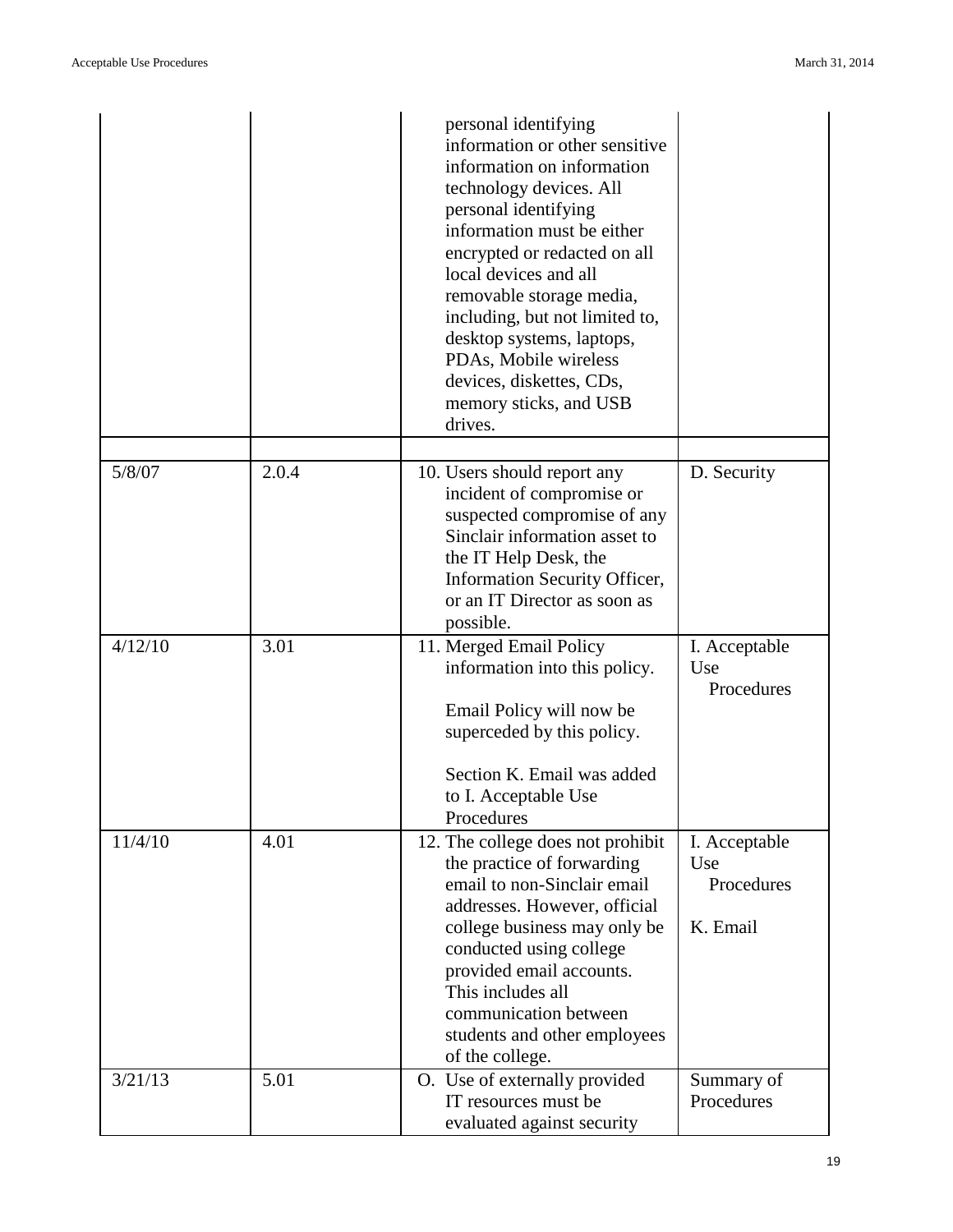|         |      | and legal requirements.                                                                                                                                                                                                                                                                                                                                                                                                                                                                                                                                                                                                                                                                                                                                             |                                           |
|---------|------|---------------------------------------------------------------------------------------------------------------------------------------------------------------------------------------------------------------------------------------------------------------------------------------------------------------------------------------------------------------------------------------------------------------------------------------------------------------------------------------------------------------------------------------------------------------------------------------------------------------------------------------------------------------------------------------------------------------------------------------------------------------------|-------------------------------------------|
| 3/21/13 | 5.02 | The use of information<br>4.<br>technology resources to<br>solicit students or employees<br>for any purpose, or to<br>distribute literature for any<br>person or organization, is<br>guided by administrative<br>policies related to campus<br>access, usage, personnel, and<br>student services.                                                                                                                                                                                                                                                                                                                                                                                                                                                                   | B. Specific<br><b>Restrictions</b>        |
| 3/21/13 | 5.03 | 5.<br>Users processing,<br>accessing, or transmitting<br>personal information must<br>adhere to effective practices<br>designed to minimize risk of<br>compromise, to safeguard the<br>information, and use it only<br>in accordance with College<br>policy and within the scope<br>of their duties. Personal<br>information is defined as first<br>name (or initial) and<br>surname, in combination<br>with any of the following:<br>• Social Security Number<br>Driver's license number<br>or state identification<br>card number<br>• Financial account, debit<br>card, or credit card<br>number(s)<br>• Other information that<br>creates a 'material<br>risk of the<br>commission of the<br>offense of identity<br>fraud or other fraud to<br>the individual.' | B. Specific<br>Restrictions               |
| 3/21/13 | 5.04 | 6. Users processing, accessing,<br>or transmitting data                                                                                                                                                                                                                                                                                                                                                                                                                                                                                                                                                                                                                                                                                                             | <b>B.</b> Specific<br><b>Restrictions</b> |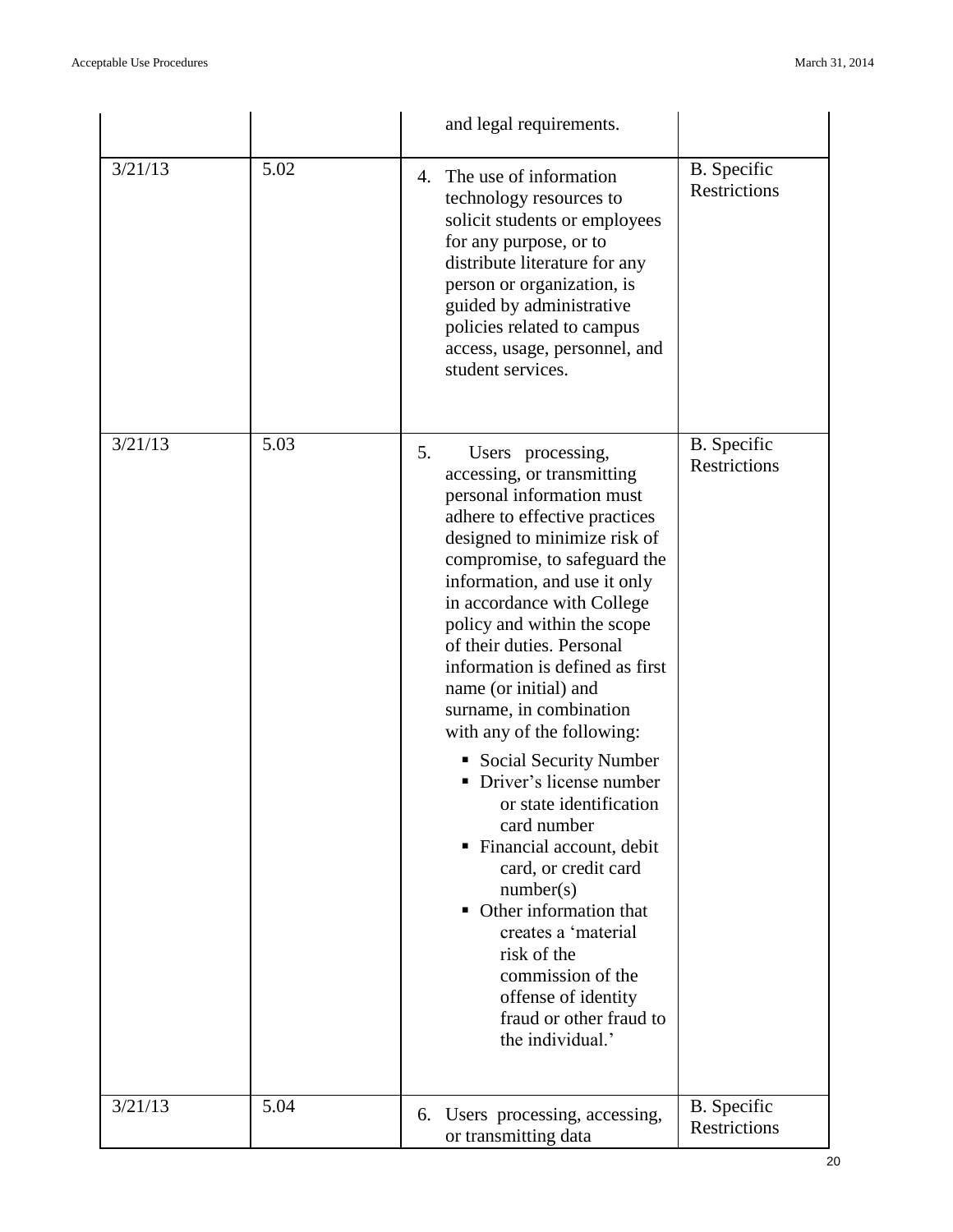|         |      | containing student record<br>information must comply<br>with Family Educational<br><b>Rights and Privacy Act</b><br>(FERPA) guidelines. All<br>student information must be<br>treated as confidential, even<br>public or "directory<br>information" may be subject<br>to restriction. Release of<br>information contained in a<br>student's record without the<br>student's consent is a<br>violation of Sec. 438 Public<br>Law 90-247. Any requests<br>for disclosure of student<br>information, especially from<br>outside the College, should<br>be referred to the Office of<br><b>Registration and Student</b><br>Records. Individual copies of<br>the Student Records Policies<br>and Procedures for Sinclair<br>Community College are<br>available from the Office of<br><b>Registration and Student</b><br>Records. |             |
|---------|------|-----------------------------------------------------------------------------------------------------------------------------------------------------------------------------------------------------------------------------------------------------------------------------------------------------------------------------------------------------------------------------------------------------------------------------------------------------------------------------------------------------------------------------------------------------------------------------------------------------------------------------------------------------------------------------------------------------------------------------------------------------------------------------------------------------------------------------|-------------|
| 3/21/13 | 5.05 | 3. Data sent to recipients<br>outside of Sinclair, if sent<br>over the Internet, is not<br>encrypted (software used to<br>encode and protect electronic<br>data) by default, and such<br>transmission should be<br>considered as not secure.<br>Examples of technology<br>relying on transmission over<br>the Internet include Email,<br>Instant Messaging, Chat,<br>Texting, "Cloud"<br>applications, and others.<br>Users who need to transmit<br>personal or other sensitive<br>information via insecure<br>channels must protect the<br>information using encryption<br>or other security measures                                                                                                                                                                                                                      | D. Security |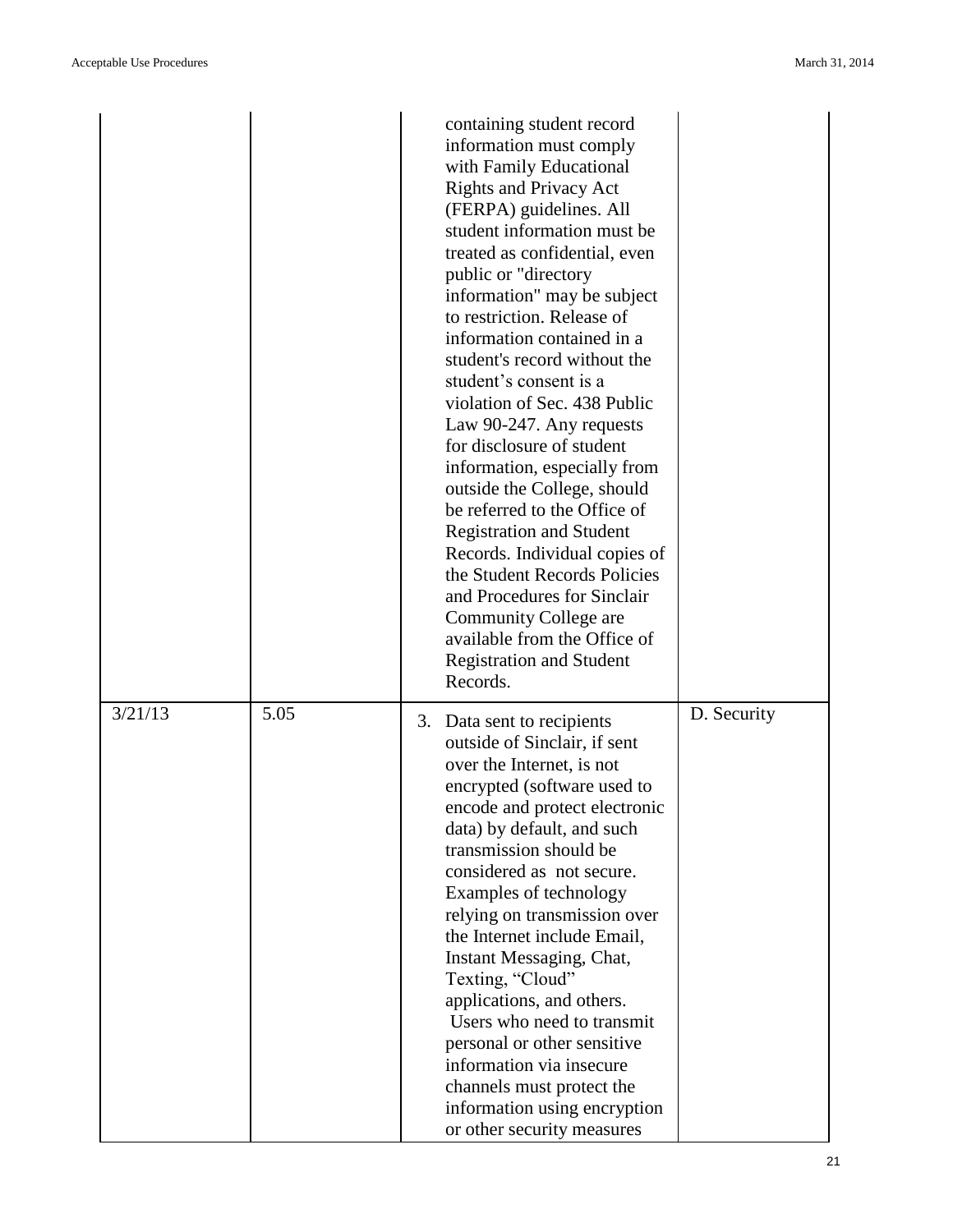| approved by the Chief<br><b>Information Security Officer</b><br>(CISO).                                                                                                                                                                                                                                                                                                                                                                                                                                                                                                                                                                                                                                                                                                                                                                                                                                                                                                                                                                                                                                                                                                                                                                                                                                                                         |             |
|-------------------------------------------------------------------------------------------------------------------------------------------------------------------------------------------------------------------------------------------------------------------------------------------------------------------------------------------------------------------------------------------------------------------------------------------------------------------------------------------------------------------------------------------------------------------------------------------------------------------------------------------------------------------------------------------------------------------------------------------------------------------------------------------------------------------------------------------------------------------------------------------------------------------------------------------------------------------------------------------------------------------------------------------------------------------------------------------------------------------------------------------------------------------------------------------------------------------------------------------------------------------------------------------------------------------------------------------------|-------------|
| 3/21/13<br>5.06<br>4. Users should be wary of and<br>take precautions to avoid<br>introducing viruses and<br>malicious code to the college<br>network. Use extreme<br>caution when <b>downloading</b><br>files and software from the<br>Internet. Downloading<br>should only be done onto the<br>hard drive of the user's<br>computer. Downloaded files<br>should be scanned for virus<br>protection before installing<br>or executing. Downloading<br>directly into the any Sinclair<br>network resource such as H:<br>Drives (Home Directories),<br>shared network areas,<br>network servers, etc. is<br>prohibited. When using<br>removable media (even if<br>new), users should scan it for<br>malware using an approved<br>tool. Suspicious messages<br>such as those received from<br>unknown sources or those<br>received from known<br>individuals but with unlikely<br>or inappropriate subject lines<br>(for example "I Love You"<br>from your supervisor or<br>instructor) should be reported<br>to the Help Desk and should<br>not be opened. Emails and<br>attachments sent through<br><b>Outlook Web Access or</b><br>other messaging application<br>and received on a personal<br>device could contain<br>malicious code. It is strongly<br>recommended that users<br>install security software on<br>their personal devices and | D. Security |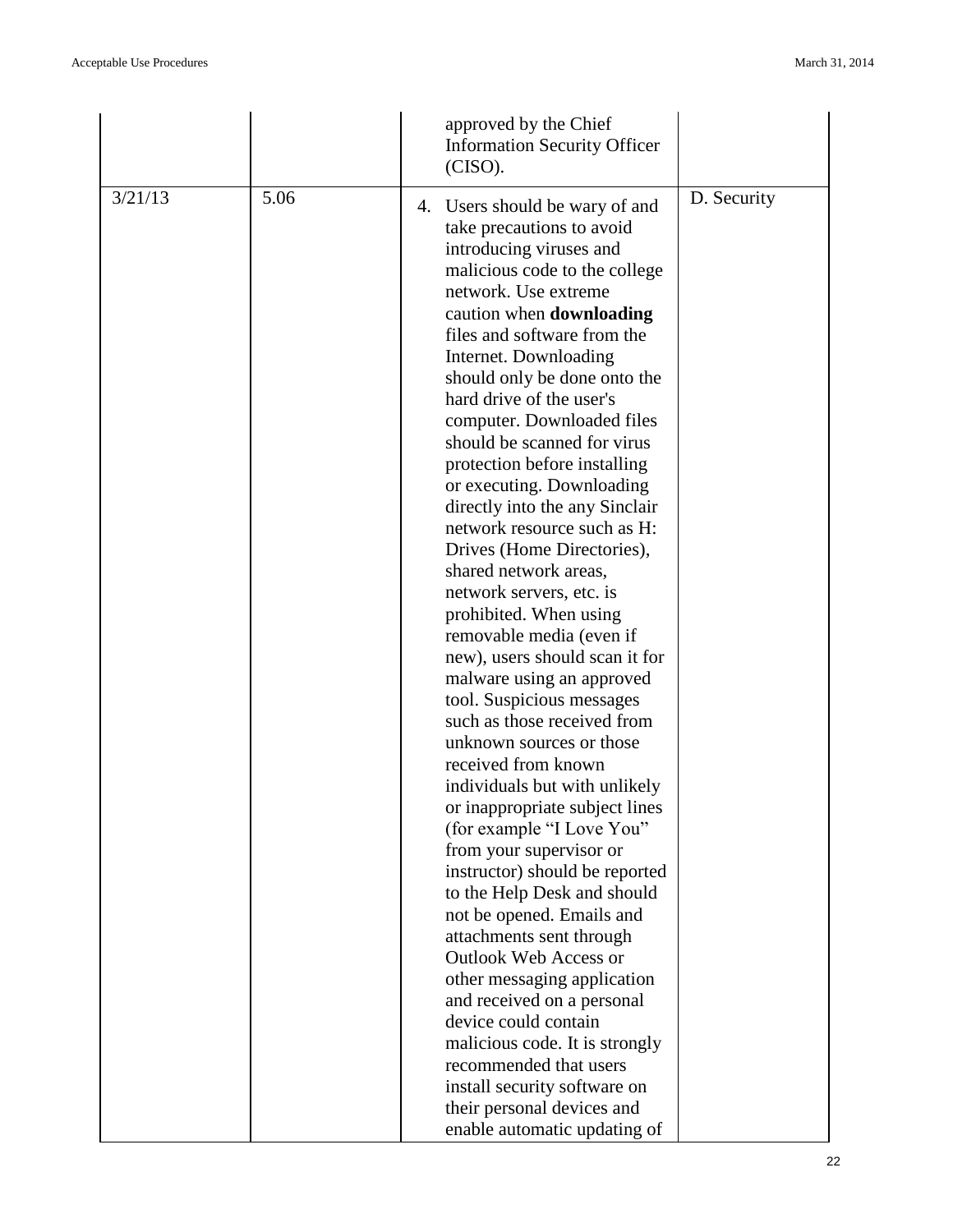|         |      | the software. Sinclair is not<br>responsible if the security<br>software is, for any reason,<br>ineffective in preventing<br>infection of a personal<br>device.                                                                                                                                                                                                                                                                                                                                                                                                                                                                                                                                                                                                                                                                                                           |             |
|---------|------|---------------------------------------------------------------------------------------------------------------------------------------------------------------------------------------------------------------------------------------------------------------------------------------------------------------------------------------------------------------------------------------------------------------------------------------------------------------------------------------------------------------------------------------------------------------------------------------------------------------------------------------------------------------------------------------------------------------------------------------------------------------------------------------------------------------------------------------------------------------------------|-------------|
| 3/21/13 | 5.07 | 5. Users are responsible for<br>staying informed about<br>changes in Sinclair<br>information technology<br>resources. The network<br>environment is continually<br>evolving as new products<br>and services are introduced.<br>Services change as the<br>number and needs of users<br>change. Changes can impact<br>security measures and<br>procedures. When changes<br>occur, Information<br>Technology makes every<br>effort to publish information<br>about these changes. IT<br>publishes information in a<br>variety of ways, including<br>but not limited to,<br>our.sinclair.edu,<br>my.sinclair.edu, email,<br>published articles, Know IT<br>newsletter articles, training,<br>phone system, the IT Help<br>Desk, and online policy and<br>procedures documents. Users<br>should access these resources<br>to stay informed about<br>network resources changes. | D. Security |
| 3/21/13 | 5.08 | 6. Users should regularly back<br>up important data and files<br>from their hard drives onto<br>network areas such as home<br>directories and department<br>shares or to removable media<br>such as CD/DVDs, or USB<br>storage devices. User should                                                                                                                                                                                                                                                                                                                                                                                                                                                                                                                                                                                                                       | D. Security |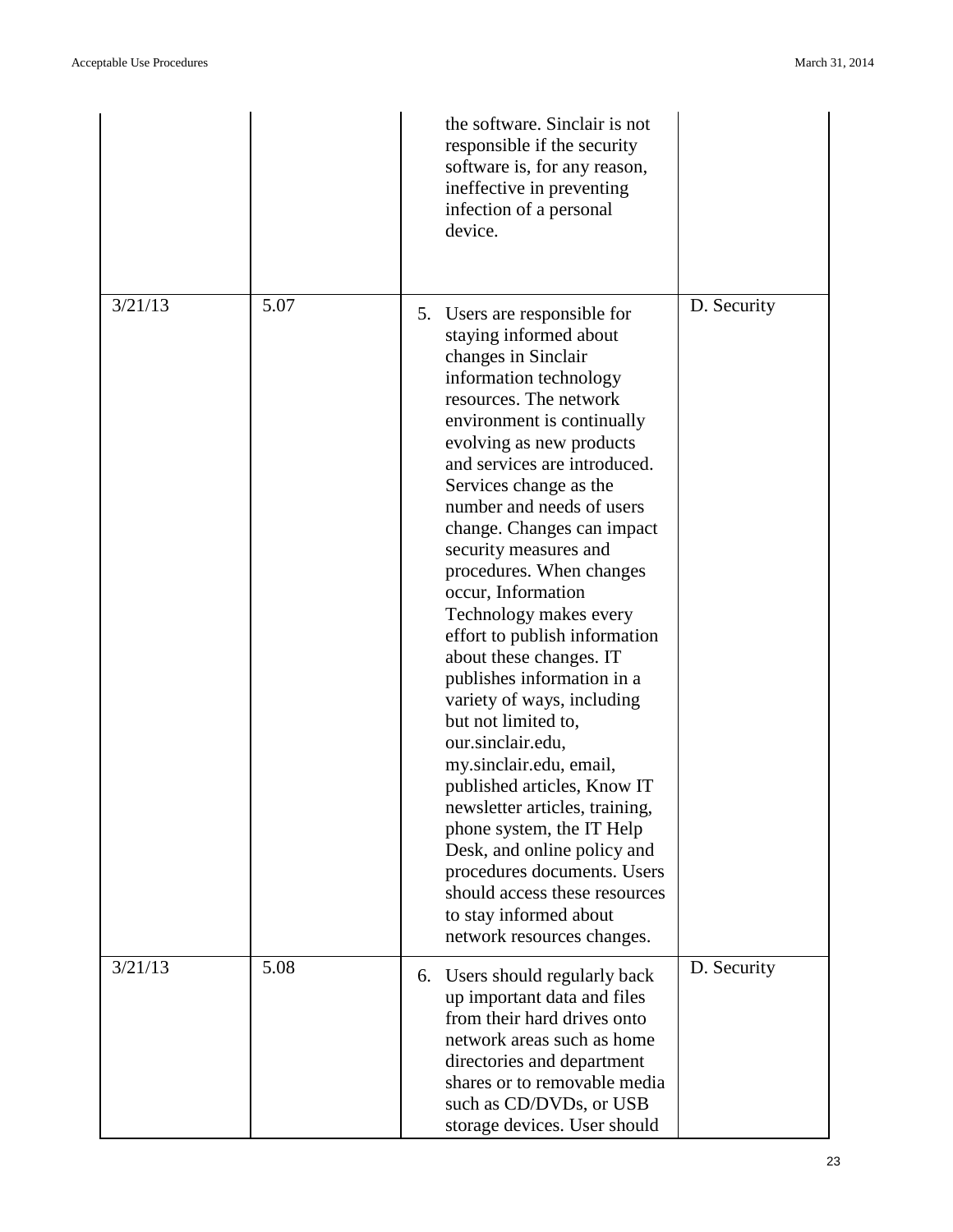|         |      | test these backups regularly<br>for reliability in retrieving<br>data.                                                                                                                                                                                                                                                                                                                                                                                                                                                                                                                                                                                                                                                                                                                                                                                                                                                                                                                                                                                                                                                                                                                                                     |             |
|---------|------|----------------------------------------------------------------------------------------------------------------------------------------------------------------------------------------------------------------------------------------------------------------------------------------------------------------------------------------------------------------------------------------------------------------------------------------------------------------------------------------------------------------------------------------------------------------------------------------------------------------------------------------------------------------------------------------------------------------------------------------------------------------------------------------------------------------------------------------------------------------------------------------------------------------------------------------------------------------------------------------------------------------------------------------------------------------------------------------------------------------------------------------------------------------------------------------------------------------------------|-------------|
| 3/21/13 | 5.09 | 7. Users must ensure<br>appropriate and effective<br>security methods are used<br>when storing—downloading,<br>recording, entering, or<br>otherwise saving-personal<br>information or other sensitive<br>information, particularly on<br>non-central storage devices<br>or locations. Personal<br>information on mobile<br>devices, including but not<br>limited to, laptops, tablets,<br>smartphones, PDAs, and any<br>wireless telecommunication<br>devices, must employ a<br>College-approved technical<br>security method. ITS will<br>equip and deploy all<br>administrative laptops and<br>tablets with technology that<br>protects the contents of the<br>entire hard drive. Users are<br>not permitted to disable this<br>protection. Personal<br>information (see definition)<br>under procedure item B.5)<br>may not be stored on mobile<br>devices or on other<br>removable storage media,<br>including, but not limited to,<br>diskettes, CDs, memory<br>sticks, USB drives, and<br>"Cloud" storage<br>services, unless the<br>information is protected from<br>theft and other methods of<br>unauthorized access using<br>encryption or similar<br>technology approved by the<br>Information Security Office. | D. Security |
| 3/21/13 | 5.10 | 8. Data and files containing<br>sensitive or confidential                                                                                                                                                                                                                                                                                                                                                                                                                                                                                                                                                                                                                                                                                                                                                                                                                                                                                                                                                                                                                                                                                                                                                                  | D. Security |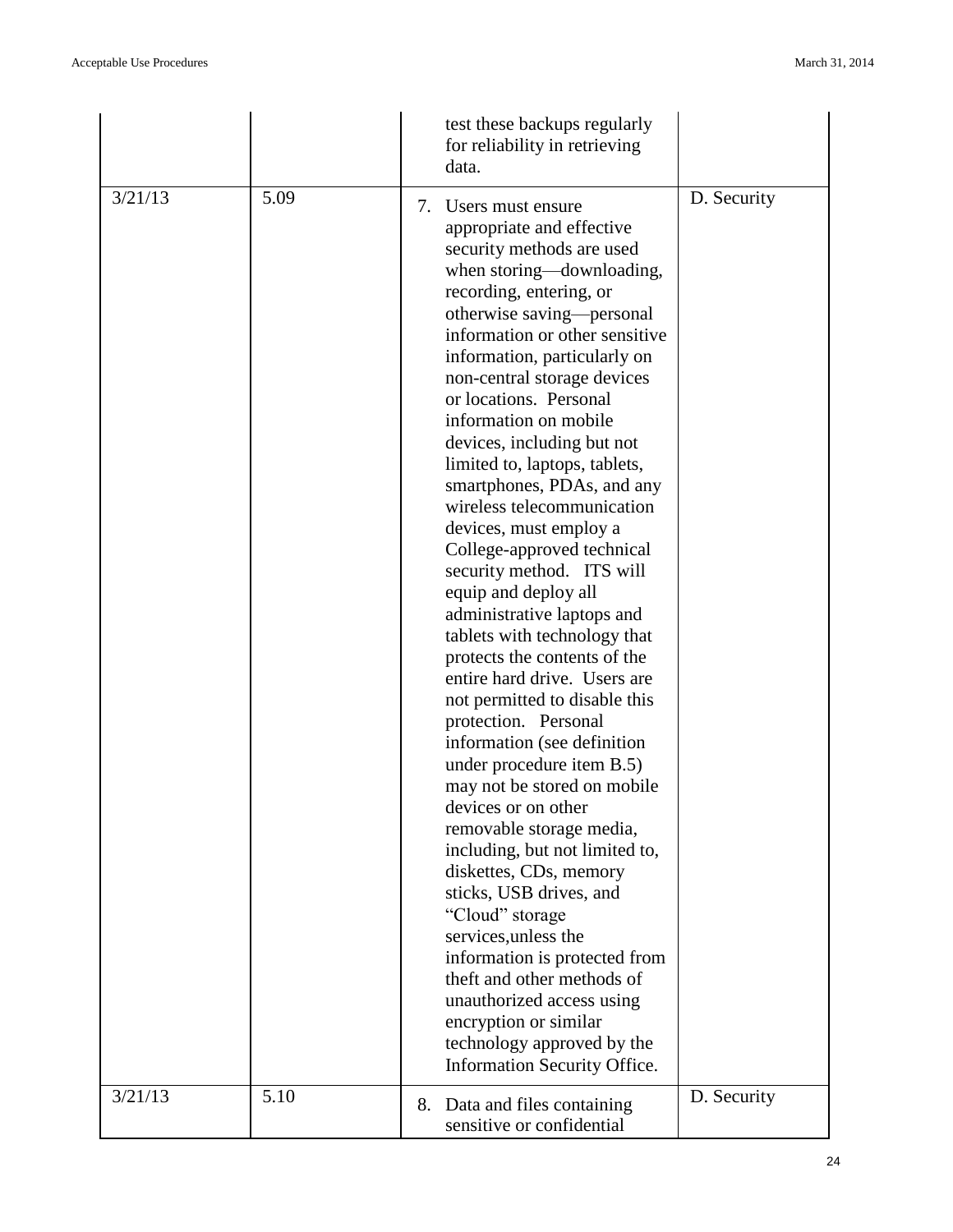|         |      |    | information should be           |             |
|---------|------|----|---------------------------------|-------------|
|         |      |    | destroyed securely. Media or    |             |
|         |      |    | documents with sensitive or     |             |
|         |      |    | confidential information        |             |
|         |      |    | should <b>NOT</b> be simply     |             |
|         |      |    | thrown into the trash. "Hard"   |             |
|         |      |    | copies such as paper,           |             |
|         |      |    | microfiche, microfilm, etc.     |             |
|         |      |    | should be shredded.             |             |
|         |      |    | Computer media such as          |             |
|         |      |    | floppies, zip disks, CD-        |             |
|         |      |    | ROMs etc. should be             |             |
|         |      |    | destroyed or securely wiped     |             |
|         |      |    | to remove data. NOTE:           |             |
|         |      |    | <b>Many electronically</b>      |             |
|         |      |    | generated and stored            |             |
|         |      |    | records qualify as public       |             |
|         |      |    | records and may be subject      |             |
|         |      |    | to disclosure under the         |             |
|         |      |    | <b>Ohio Public Records Act,</b> |             |
|         |      |    | <b>Ohio Rev. Code §149.011,</b> |             |
|         |      |    | and that communications         |             |
|         |      |    | with students may be            |             |
|         |      |    | defined as "educational         |             |
|         |      |    | records" subject to the         |             |
|         |      |    | nondisclosure provisions of     |             |
|         |      |    | the Family Educational          |             |
|         |      |    | and Privacy Rights Act,         |             |
|         |      |    | Title 20 U.S.C. §1232g.         |             |
|         |      |    | <b>Users should consult</b>     |             |
|         |      |    | records management staff        |             |
|         |      |    | in regards to how records       |             |
|         |      |    | management policies apply       |             |
|         |      |    | to material contained in        |             |
|         |      |    | electronic records and          |             |
|         |      |    | documents.                      |             |
|         |      |    |                                 |             |
| 3/21/13 | 5.11 | 9. | Physical security of            | D. Security |
|         |      |    | <b>Information Technology</b>   |             |
|         |      |    | resources is also very          |             |
|         |      |    | important. Users should         |             |
|         |      |    | always log-off or use some      |             |
|         |      |    | type of workstation lock        |             |
|         |      |    | method such as a password-      |             |
|         |      |    | enabled screen saver when       |             |
|         |      |    | stepping away from their        |             |
|         |      |    | computers for more than a       |             |
|         |      |    | moment. Removable media         |             |
|         |      |    |                                 |             |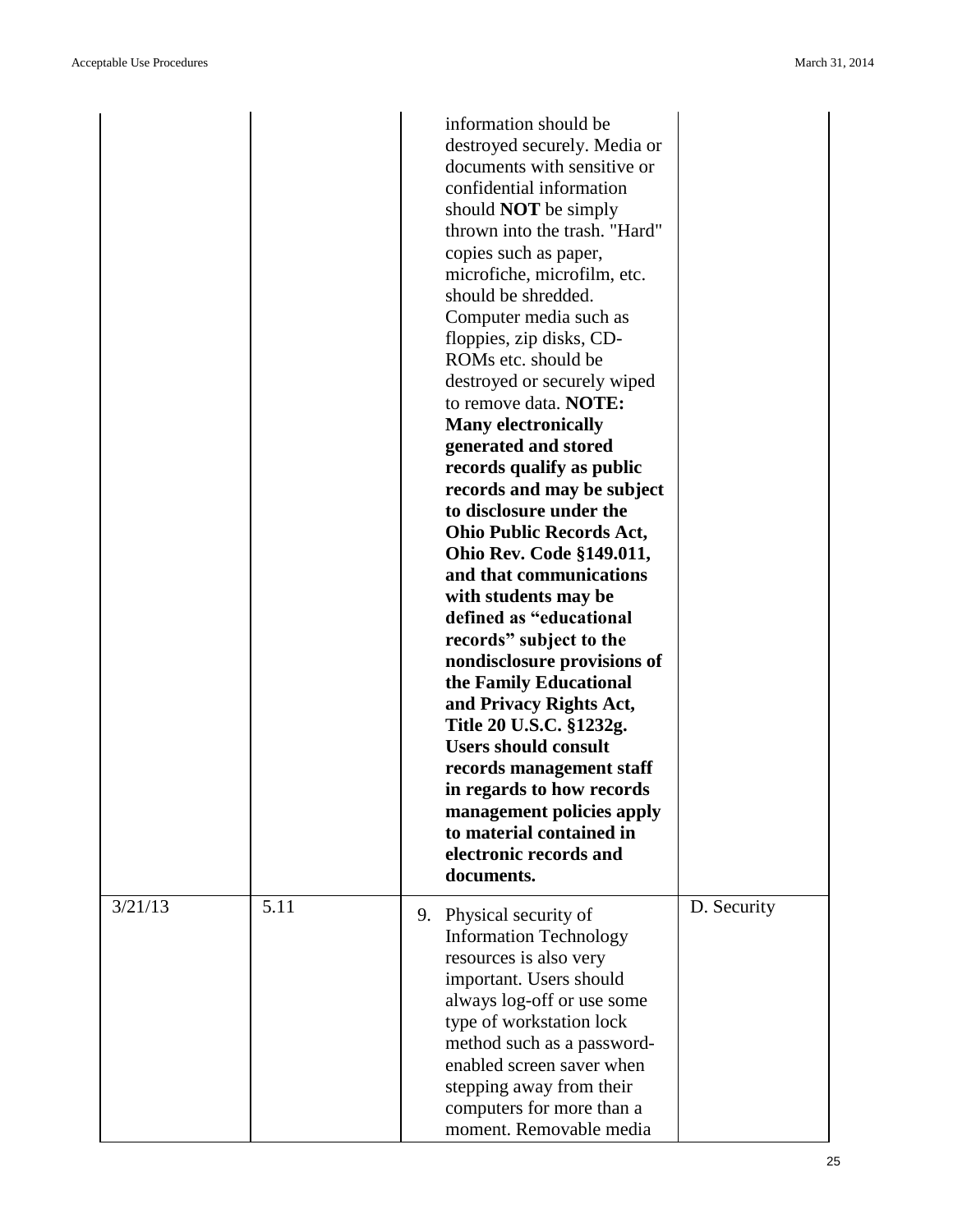|         |      | should be stored in a<br>lockable, secure area.<br>Portables such as laptops,<br>tablets, cell phones, etc.<br>should never be left<br>unattended for any amount of<br>time and should be stored in<br>a lockable, secure area.                                                                                                                                                                                                                                                                                                                                                                                                                                                                                                                                                                                                                                                                               |                       |
|---------|------|---------------------------------------------------------------------------------------------------------------------------------------------------------------------------------------------------------------------------------------------------------------------------------------------------------------------------------------------------------------------------------------------------------------------------------------------------------------------------------------------------------------------------------------------------------------------------------------------------------------------------------------------------------------------------------------------------------------------------------------------------------------------------------------------------------------------------------------------------------------------------------------------------------------|-----------------------|
| 3/21/13 | 5.12 | 10. Users should report any<br>incident of compromise or<br>suspected compromise of any<br>Sinclair information asset to<br>the IT Help Desk, the<br>Information Security Officer,<br>or the CIO as soon as<br>possible.                                                                                                                                                                                                                                                                                                                                                                                                                                                                                                                                                                                                                                                                                      | D. Security           |
| 3/21/13 | 5.13 | 1. Operators of College<br>information technology<br>resources are expected to<br>follow sound professional<br>practices in providing<br>security of electronic data.<br>However, since the<br>protections are not foolproof,<br>the security and<br>confidentiality of electronic<br>data cannot be guaranteed.<br><b>Sinclair Community College</b><br>is a public institution of<br>higher education and is<br>therefore subject to the Ohio<br>Public Records Act; this Act<br>does not distinguish among<br>media with regard to the<br>definition of records, thereby<br>electronic records are subject<br>to this law. Confidentiality<br>may also be compromised by<br>applicability of school<br>policies, including this<br>policy; by unintended<br>redistribution; or because of<br>the inadequacy of current<br>technologies to protect<br>against unauthorized access.<br>Users should exercise | E.<br>Confidentiality |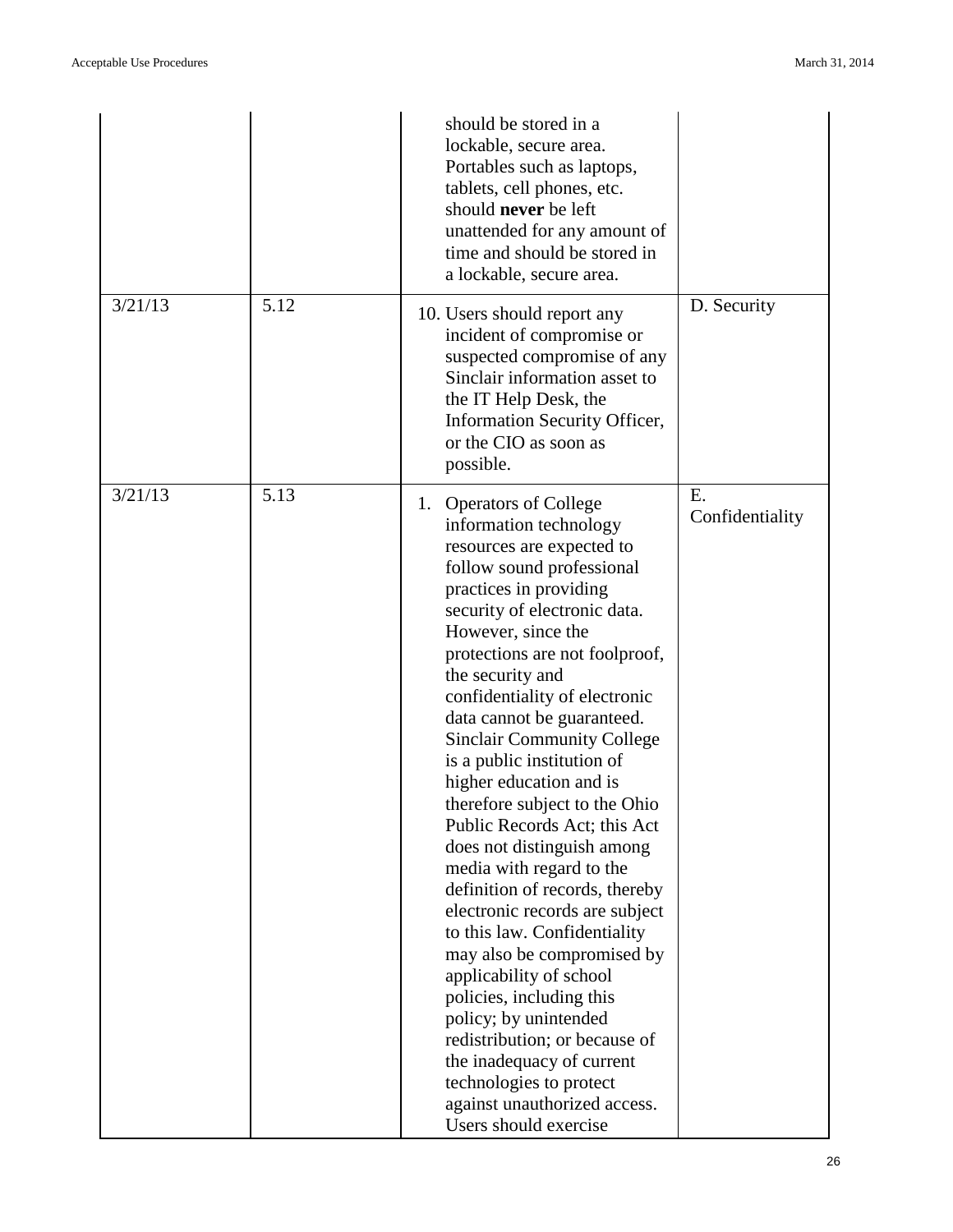|         |      | extreme caution in using<br>information technology<br>resources to communicate<br>confidential or sensitive<br>information, and must<br>employ approved security<br>technology such as<br>encryption when accessing,<br>processing, or transmitting it.                                                                                                                                                                                                                                                                                                                                                                                                                                                                                                                                                                       |                             |
|---------|------|-------------------------------------------------------------------------------------------------------------------------------------------------------------------------------------------------------------------------------------------------------------------------------------------------------------------------------------------------------------------------------------------------------------------------------------------------------------------------------------------------------------------------------------------------------------------------------------------------------------------------------------------------------------------------------------------------------------------------------------------------------------------------------------------------------------------------------|-----------------------------|
| 3/21/13 | 5.14 | 2. Examples of instances<br>where the College would<br>need to access resources<br>or accounts include:<br>In the course of an<br>a.<br>investigation triggered<br>by indications of<br>misconduct or misuse.<br>b. As needed to protect<br>health and safety.<br>c. As needed to support<br>the academic and<br>administrative<br>missions of the<br>College.<br>As needed to locate<br>d.<br>information required<br>for College business<br>that is not more<br>readily available by<br>some other means.<br>If an employee is<br>e.<br>absent or otherwise<br>not available and<br>access to their<br>network account<br>and/or other protected<br>electronic/digital<br>resources is required.<br>When employee<br>absence is planned or<br>otherwise known in<br>advance, such as when<br>terminating<br>employment, on | F. Access and<br>Disclosure |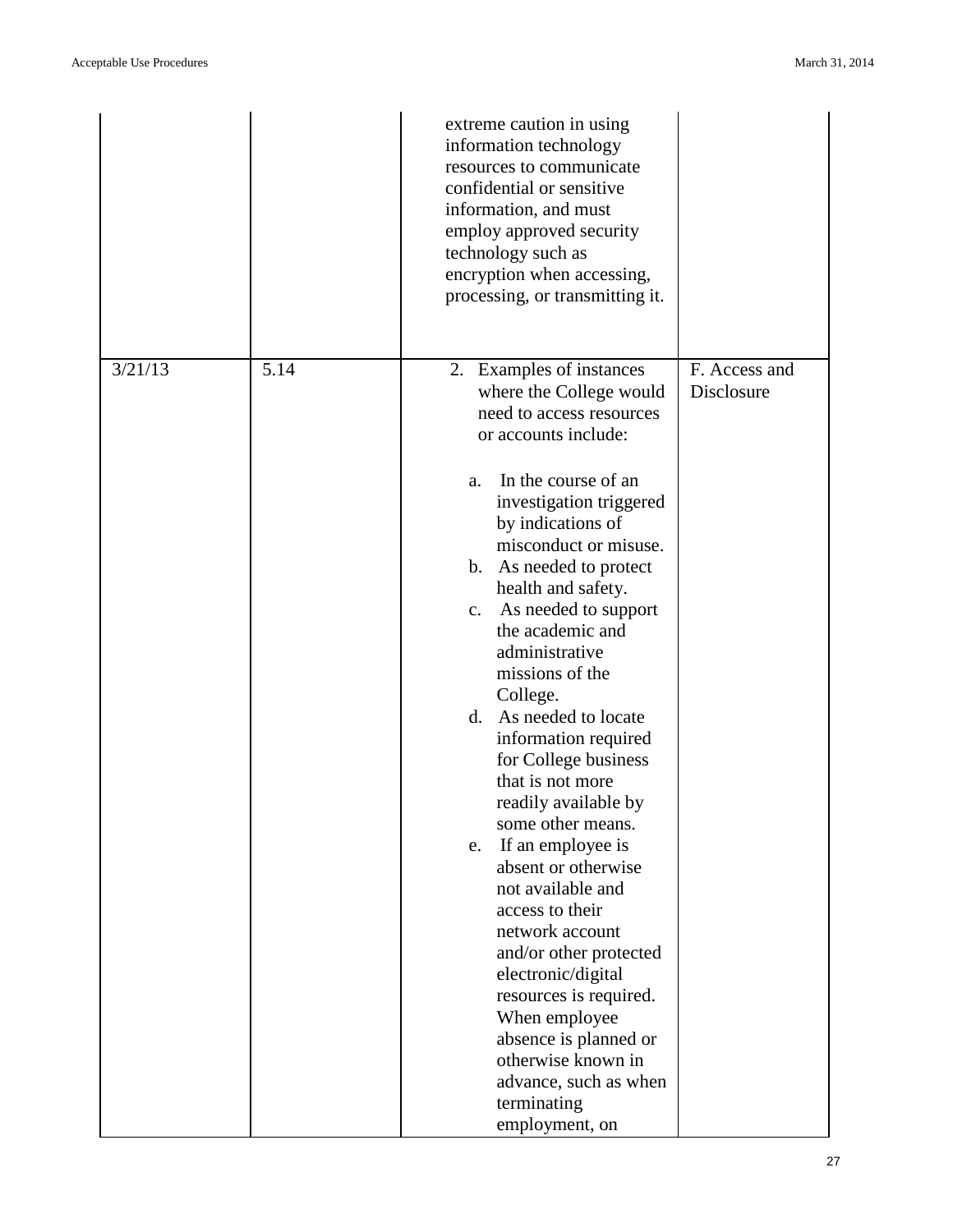| vacation/sick leave,          |  |
|-------------------------------|--|
| traveling on College          |  |
| business, or absent for       |  |
| personal reasons, the         |  |
| supervisor should             |  |
| work with the                 |  |
| employee to arrange           |  |
| for any necessary             |  |
| access to electronic          |  |
| files, including email        |  |
| messages, storage             |  |
| locations/devices, and        |  |
| voicemail. Examples           |  |
| of providing this             |  |
| access include:               |  |
| The employee                  |  |
| providing the                 |  |
| supervisors                   |  |
| with a                        |  |
| password-                     |  |
| protected                     |  |
| shared                        |  |
| folder/area on                |  |
| their system.                 |  |
| Transferring                  |  |
| necessary files               |  |
| to the                        |  |
| supervisor's                  |  |
| network                       |  |
| storage area or               |  |
| common                        |  |
| storage area.                 |  |
| Automatic                     |  |
| email/voicema                 |  |
| il forwarding                 |  |
| rules                         |  |
|                               |  |
| Users and supervisors who     |  |
| need assistance with          |  |
| arranging this access should  |  |
| contact the Help desk. When   |  |
| advance arrangements have     |  |
| not been made, and for        |  |
| situations where employee     |  |
| assistance is not appropriate |  |
| or practical, the supervisor  |  |
| may request access to the     |  |
| employee's                    |  |
| electronic/digital resources  |  |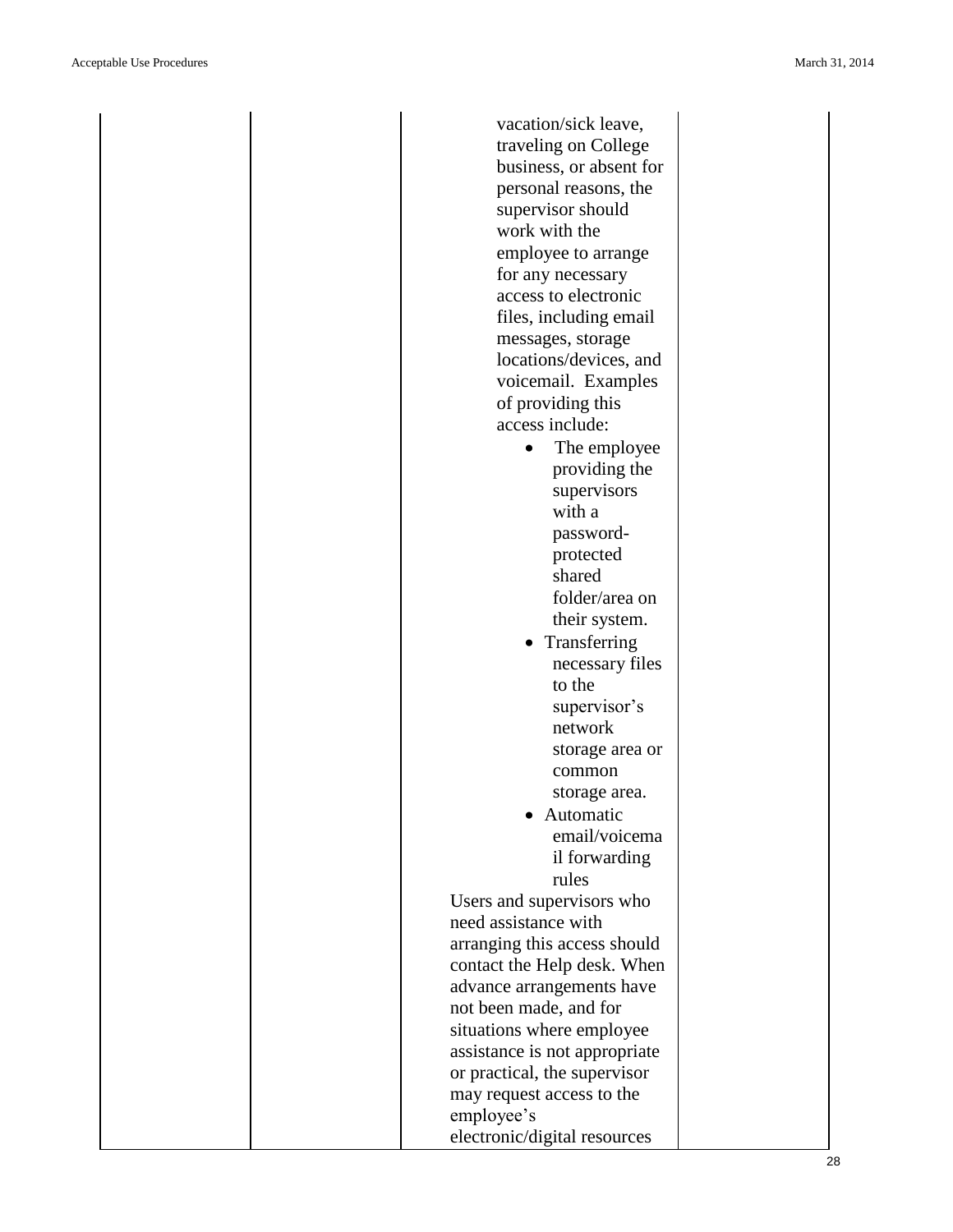|         |      | by submitting a request to<br>IT. Formal approval from<br>the appropriate Vice<br>President must be included<br>with the request. With this<br>authorization, IT will either<br>provide access to<br>specifically requested<br>resources, or change the<br>employee's account<br>password and provide a new<br>password to the supervisor.<br>The supervisor is then<br>responsible for explaining<br>the situation and reviewing<br>this information with the<br>employee upon return from<br>absence.<br>For situations where<br>confidentiality or litigation<br>potential is not an issue,<br>these requests should be<br>submitted via the Help<br>Desk. In cases where<br>confidentiality/litigation is<br>or may become an issue,<br>these requests should be<br>submitted via HR, directly<br>to the CIO or CISO. |                             |
|---------|------|---------------------------------------------------------------------------------------------------------------------------------------------------------------------------------------------------------------------------------------------------------------------------------------------------------------------------------------------------------------------------------------------------------------------------------------------------------------------------------------------------------------------------------------------------------------------------------------------------------------------------------------------------------------------------------------------------------------------------------------------------------------------------------------------------------------------------|-----------------------------|
| 3/21/13 | 5.15 | <b>Student Access to</b><br>4.<br><b>Information.</b> Students<br>attending postsecondary<br>educational institutions are<br>entitled to inspect and review<br>certain information included<br>in their education records<br>pursuant to the Family<br><b>Educational Rights and</b><br>Privacy Act (FERPA).<br>Requests by students to<br>inspect and review this<br>information may be made by<br>following guidelines<br>published by the Office of<br><b>Registration and Student</b><br>Records.                                                                                                                                                                                                                                                                                                                     | F. Access and<br>Disclosure |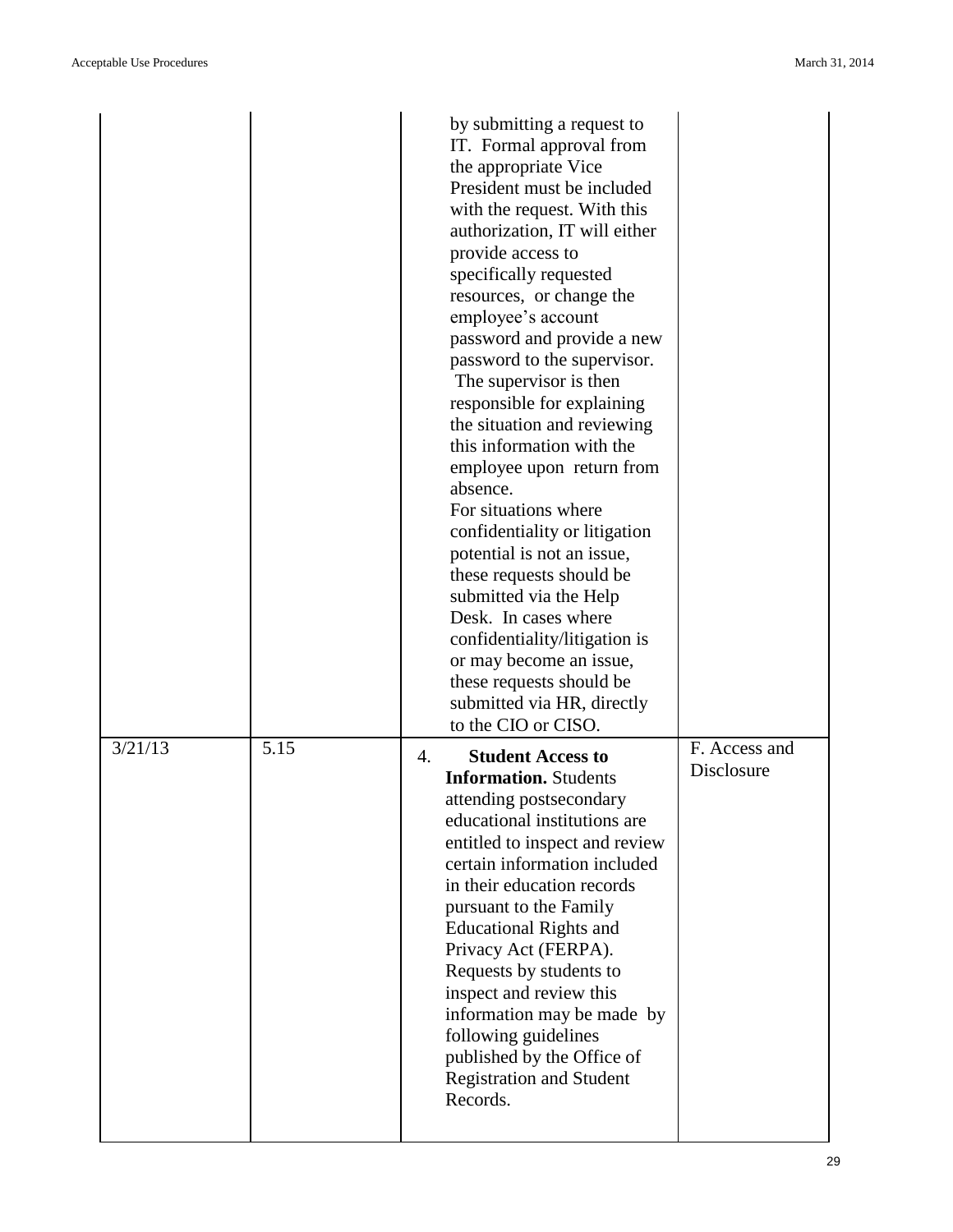| 3/21/13 | 5.16 | 5.<br><b>Legal Investigations.</b><br>Court order or law<br>enforcement investigations<br>may require the examination<br>and release of electronically<br>stored information and other<br>information resource data.                                                                                                                                                                                                                                                                                                                                                                                                                                                                                                                                                                   | F. Access and<br>Disclosure |
|---------|------|----------------------------------------------------------------------------------------------------------------------------------------------------------------------------------------------------------------------------------------------------------------------------------------------------------------------------------------------------------------------------------------------------------------------------------------------------------------------------------------------------------------------------------------------------------------------------------------------------------------------------------------------------------------------------------------------------------------------------------------------------------------------------------------|-----------------------------|
| 3/21/13 | 5.17 | <b>Sinclair Community College</b><br>provides Internet access to users<br>in support of the learning,<br>research, and community/public<br>service mission of the College<br>and all administrative functions<br>that support this mission. The<br>College encourages the use of the<br>Internet to share information, to<br>improve communication, and to<br>exchange ideas in support of<br>these purposes.<br>Internet access is available on<br>employee computers, as well as<br>on Teleport, Library, lab, and<br>numerous other campus<br>computers.<br>Users should follow the<br>guidelines listed within this<br>document for acceptable Internet<br>use with Sinclair information<br>technology resources. Additional<br>guidelines include:<br>Use the Internet to support | J. Internet Use             |
|         |      | the learning, research,<br>and community/public<br>service missions of the<br>College.<br>Be aware that many of the<br>Sinclair information                                                                                                                                                                                                                                                                                                                                                                                                                                                                                                                                                                                                                                            |                             |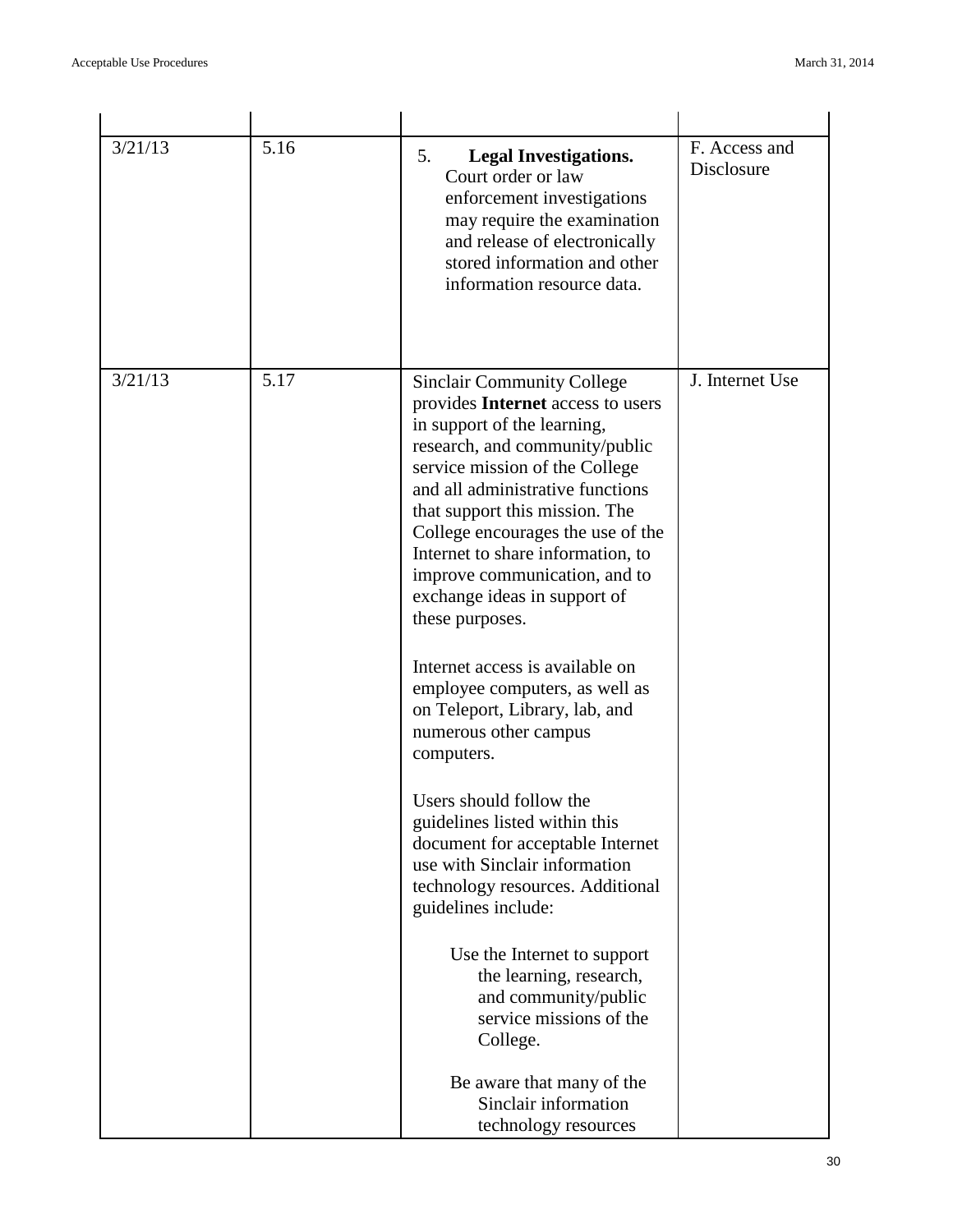| provide access to                                                                        |
|------------------------------------------------------------------------------------------|
| externally controlled                                                                    |
| resources that furnish                                                                   |
| services such as                                                                         |
|                                                                                          |
| electronic mail,                                                                         |
| information services,                                                                    |
| bulletin boards,                                                                         |
| conferences, etc. Users                                                                  |
| are advised that they                                                                    |
| may encounter material                                                                   |
| that may be considered                                                                   |
| offensive or                                                                             |
|                                                                                          |
| objectionable in nature                                                                  |
| or content. Users access                                                                 |
| these outside networks at                                                                |
| their own risk. Sinclair                                                                 |
| Community College has                                                                    |
| no control over and does                                                                 |
| not assume                                                                               |
|                                                                                          |
| responsibility for the                                                                   |
| contents of any external                                                                 |
| resource or network.                                                                     |
| Be sensitive to others around<br>you who may be able to<br>view what you are<br>viewing. |
|                                                                                          |
| Be aware that current                                                                    |
| technology used on the                                                                   |
| Internet does not provide                                                                |
| guarantees that a user is                                                                |
|                                                                                          |
| who they say they are                                                                    |
| and that no one other                                                                    |
| than the intended person                                                                 |
| can receive the                                                                          |
| information that is                                                                      |
| requested. It is not                                                                     |
| possible to ensure that                                                                  |
| the person on the other                                                                  |
| end of a communication                                                                   |
|                                                                                          |
| is who they say they are                                                                 |
| because of the ability to                                                                |
| fake or "spoof" an IP                                                                    |
| address and the ability to                                                               |
| listen to or "sniff" other                                                               |
| people's communication.                                                                  |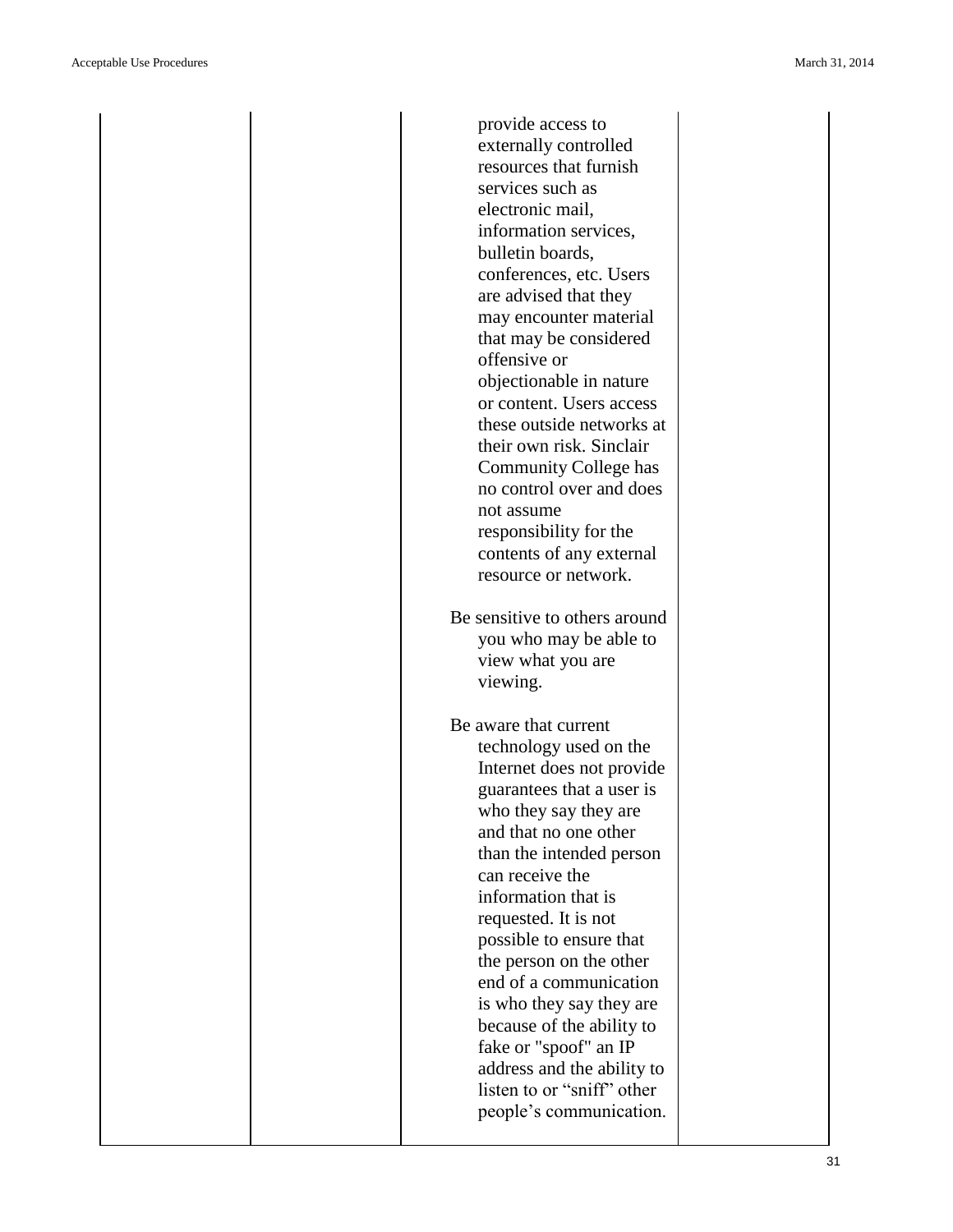| Be aware that currently                           |
|---------------------------------------------------|
| technology used on the                            |
| Internet does not                                 |
| guarantee the privacy                             |
| and confidentiality of                            |
| information. Sensitive                            |
| material transferred over                         |
| the Internet may be at                            |
| risk of detection by a                            |
| third party. Sensitive                            |
| material includes but is                          |
| not limited to: personal                          |
| identifying information,,                         |
| credit card information,                          |
| and student information.                          |
| Use extreme caution and                           |
| care when transferring                            |
| such material in any                              |
| form, and protect it via                          |
| encryption or other                               |
| technical solution when                           |
| transmitting or storing it                        |
| electronically.                                   |
|                                                   |
|                                                   |
| Verify the truth or accuracy                      |
| of information found on                           |
| the Internet with a                               |
| separate, reliable source.                        |
|                                                   |
| Use extreme caution when                          |
| downloading files and                             |
| software from the                                 |
| Internet. Downloading                             |
| should only be done onto<br>the hard drive of the |
|                                                   |
| user's computer.                                  |
| Downloading directly                              |
| into the any Sinclair<br>network resource such as |
| H: Drives (Home                                   |
| Directories), shared                              |
| network areas, network                            |
|                                                   |
| servers, etc. is prohibited<br>due to the risk of |
| malware and other                                 |
| electronic infections.                            |
| Downloaded files should                           |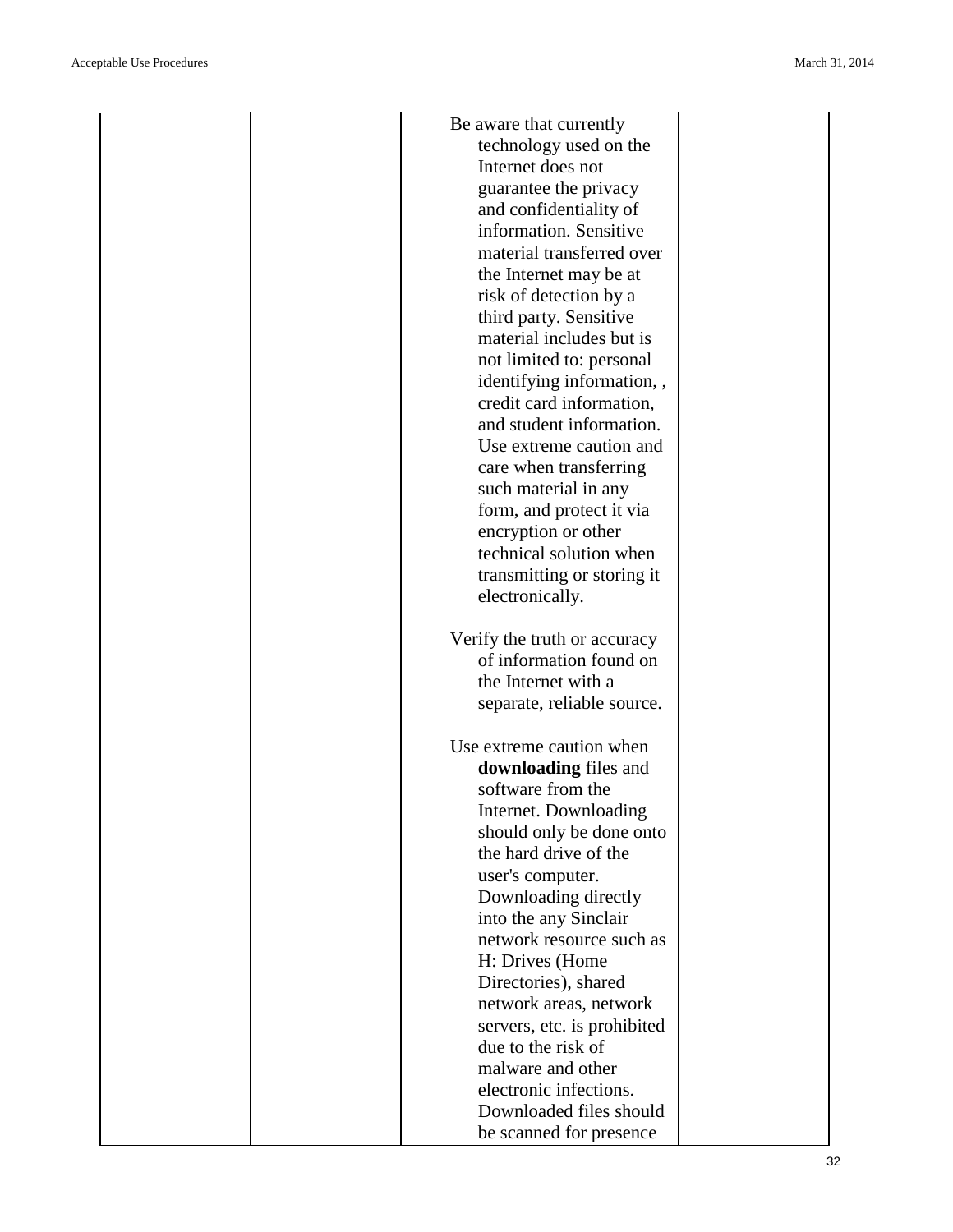|         |      | of malware before<br>installing or executing.<br>Only download materials<br>from legitimate and<br>reputable sources.<br>Downloading illegal<br>copies of copyrighted<br>files or software is<br>prohibited.<br>Once a file is downloaded to<br>the user's local hard<br>drive and properly<br>checked to ensure the<br>file is free of malware,<br>the file may be stored on<br>a network drive in<br>accordance with policies<br>and procedures stated<br>elsewhere in this<br>document.<br>Do not use peer-to-peer<br>software to illegally<br>download and share<br>copyrighted or illegal<br>materials.<br>Keep computer audio-video<br>sounds to a level that is<br>not disruptive to others.<br>Do not try to access Internet<br>sites you are not |          |
|---------|------|-----------------------------------------------------------------------------------------------------------------------------------------------------------------------------------------------------------------------------------------------------------------------------------------------------------------------------------------------------------------------------------------------------------------------------------------------------------------------------------------------------------------------------------------------------------------------------------------------------------------------------------------------------------------------------------------------------------------------------------------------------------|----------|
|         |      | authorized to access.                                                                                                                                                                                                                                                                                                                                                                                                                                                                                                                                                                                                                                                                                                                                     |          |
|         |      | Do not print unneeded<br>pages or materials from<br>Internet sites.                                                                                                                                                                                                                                                                                                                                                                                                                                                                                                                                                                                                                                                                                       |          |
| 3/21/13 | 5.18 | Users may have only one<br>personal electronic mailbox and<br>email address. Each user will<br>have a default server-based<br>mailbox limit.                                                                                                                                                                                                                                                                                                                                                                                                                                                                                                                                                                                                              | K. Email |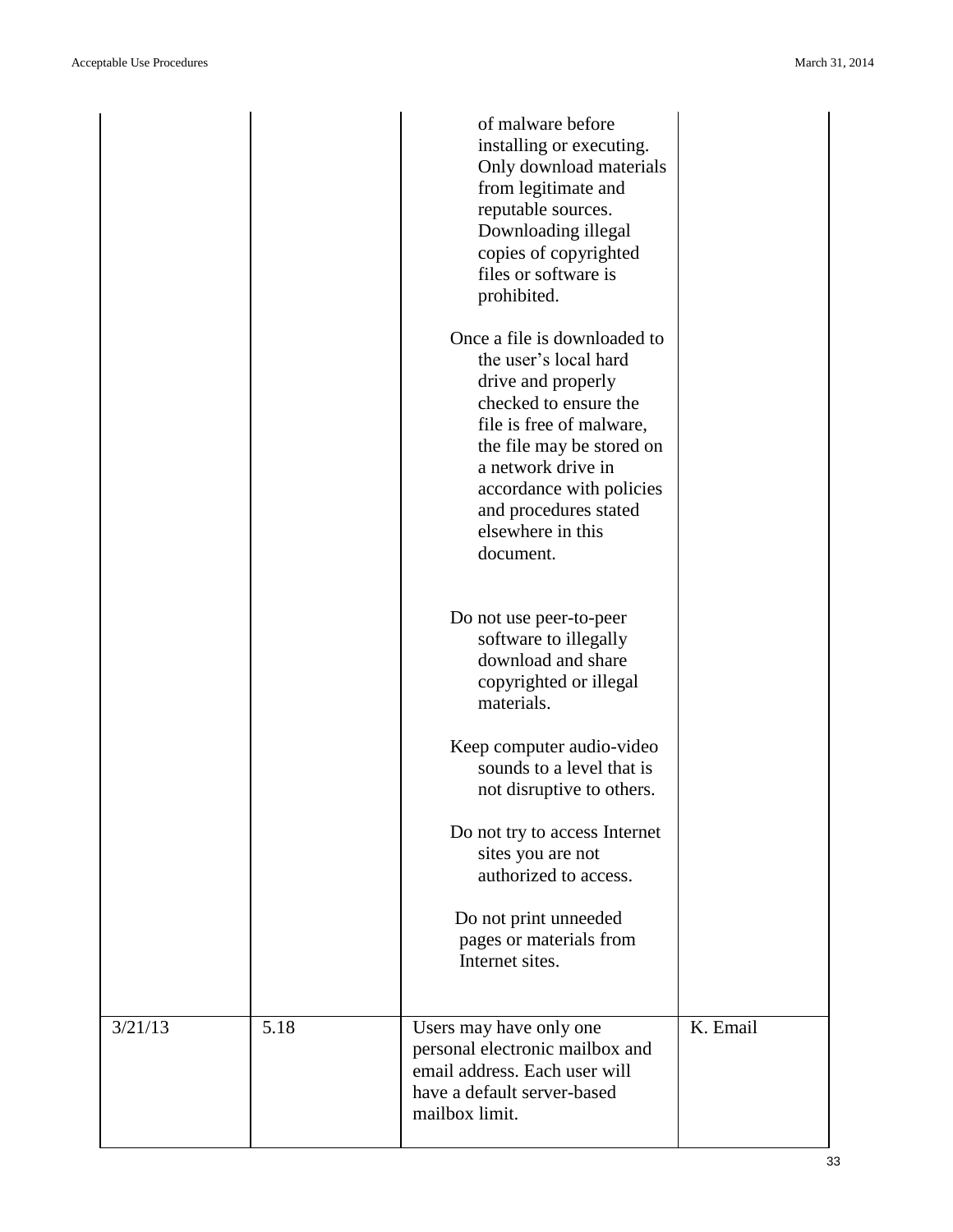| Email use for unlawful activities<br>is prohibited.                                                                                                                                |
|------------------------------------------------------------------------------------------------------------------------------------------------------------------------------------|
| Offensive, demeaning, harassing,<br>or disruptive messages are<br>prohibited.                                                                                                      |
| A user will not attempt to gain<br>unauthorized access to another<br>user's email account.                                                                                         |
| Email services will not be used to<br>cause excessive strain on<br>resources or cause interference;<br>chain letters, spam, and<br>letter/mail bombs are prohibited.               |
| Users should be wary of and take<br>precautions to avoid introducing<br>viruses and other malicious code<br>to the college network through<br>email use.                           |
| Use of the College's electronic<br>mail services for personal<br>monetary gain is prohibited,<br>except when pre-approved in<br>writing by the appropriate Vice<br>President.      |
| The use of Email messages to<br>solicit students or employees for<br>any purpose, or to distribute<br>literature for any person or<br>organization, is guided by<br>Campus Policy. |
| Unless authorized, electronic<br>mail users will not give the<br>impression that they are<br>representing the College.                                                             |
| Users sending messages<br>containing personal or student<br>record information must comply<br>with the Family Educational<br>Rights and Privacy Act and all                        |

other federal, state, and local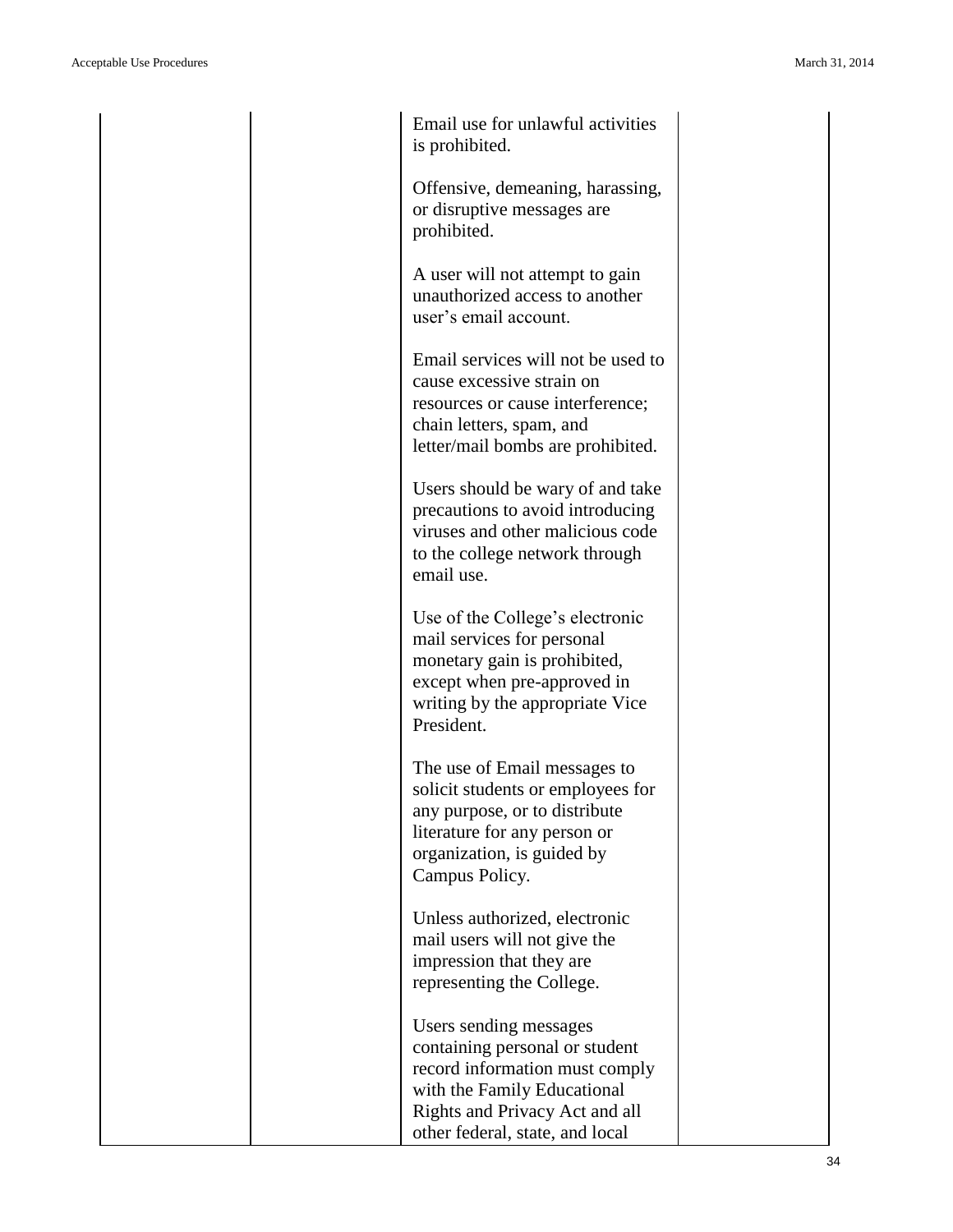statutes.

Confidentiality of electronic mail services cannot be assured. Email should be used and treated as an insecure method of communication.

The College will not in the ordinary course of business monitor the content of email sent or received by users. However, the College reserves the right to access all aspects of its email systems, including contents within a user's mailbox.

#### **Employee Email**

Exceptions to the default server based mailbox limit require written approval from the appropriate Dean or Director.

Server -based email distribution lists are created for sanctioned committees, teams, or other groups as approved by the appropriate Dean, Director, or Vice President. Use of these lists should be limited to academic and administrative uses. These lists are generated by IT when officially requested, and all permission changes must be approved by the "list owner."

The use of server -based distribution lists such as "All Sinclair Mail Users" are restricted and list users are authorized by the President's office. Messages sent via these list should be campus -wide in nature. Content should also be time -sensitive and not of a nature more appropriately disseminated by another method. If authorized users are unsure if a message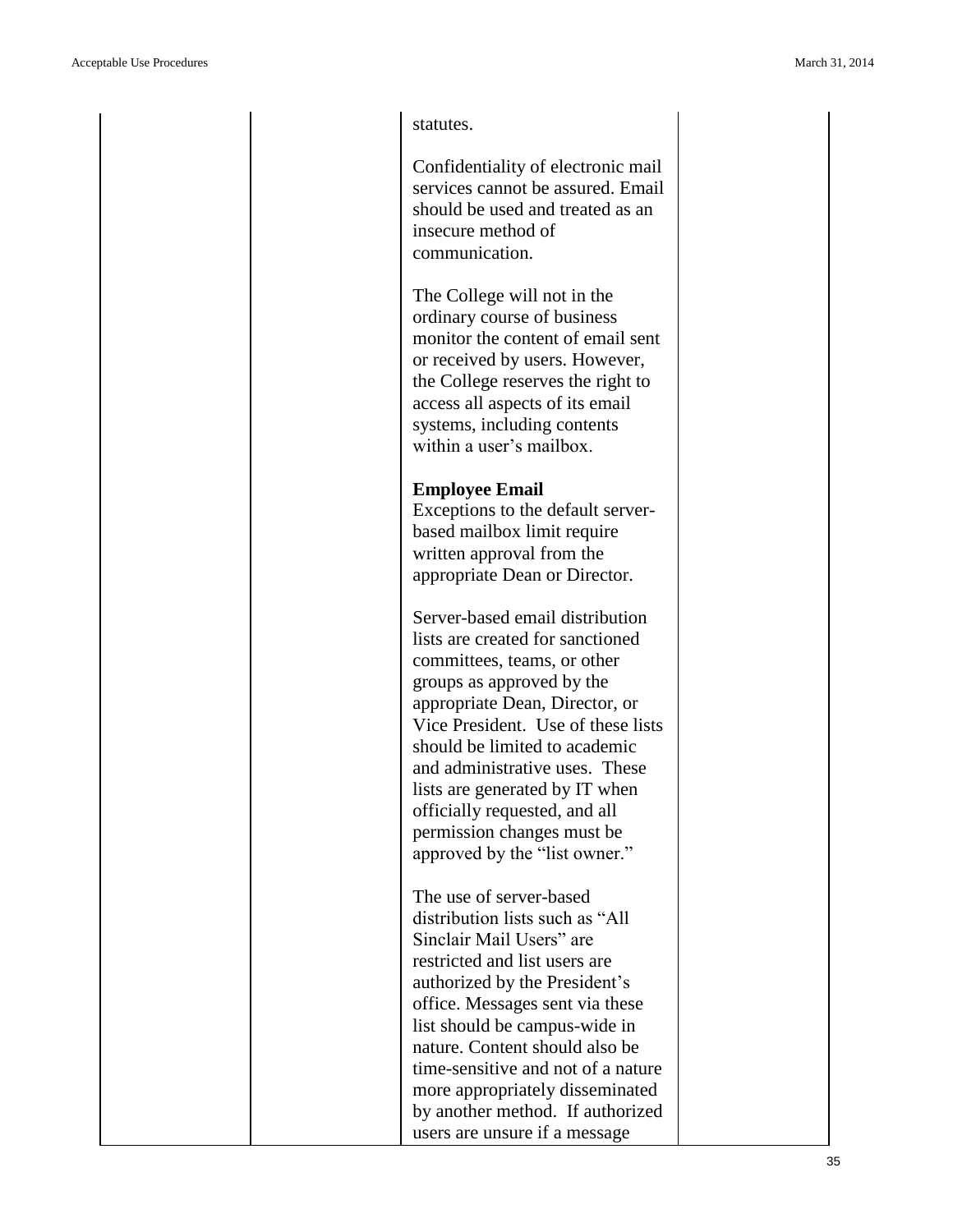|         |      | meets these criteria, they should<br>obtain approval from their<br>supervisors. Supervisors should<br>obtain approval from the<br>appropriate manager, dean, or<br>director. Final approval for a<br>campus-wide message rests with<br>the respective Vice President.                                           |                                                                           |
|---------|------|-----------------------------------------------------------------------------------------------------------------------------------------------------------------------------------------------------------------------------------------------------------------------------------------------------------------|---------------------------------------------------------------------------|
|         |      | The college does not prohibit the<br>practice of forwarding email to<br>non-Sinclair email addresses.<br>However, official college<br>business may only be conducted<br>using college provided email<br>accounts. This includes all<br>communication between students<br>and other employees of the<br>college. |                                                                           |
|         |      | Public email distribution lists are<br>created for sanctioned<br>committees, teams, or other<br>groups. Personal email<br>distribution lists are created by<br>individual users.                                                                                                                                |                                                                           |
|         |      | Email may be used for incidental<br>personal purposes providing it<br>does not interfere with official<br>college use. Users should be<br>aware there is no legal<br>expectation of privacy when<br>using College information<br>resources for personal use.                                                    |                                                                           |
|         |      | Users should consult records<br>management staff in regards to<br>how records management<br>policies apply to material<br>contained in electronic mail.                                                                                                                                                         |                                                                           |
| 3/21/13 | 5.19 | Users should assess the<br>implications of their decision to<br>use College information<br>technology resources for personal<br>use, Users should be aware there<br>is no legal expectation of privacy<br>when using College information                                                                        | L. Personal Use<br>of IT Resources<br>Owned or<br>Provided by<br>Sinclair |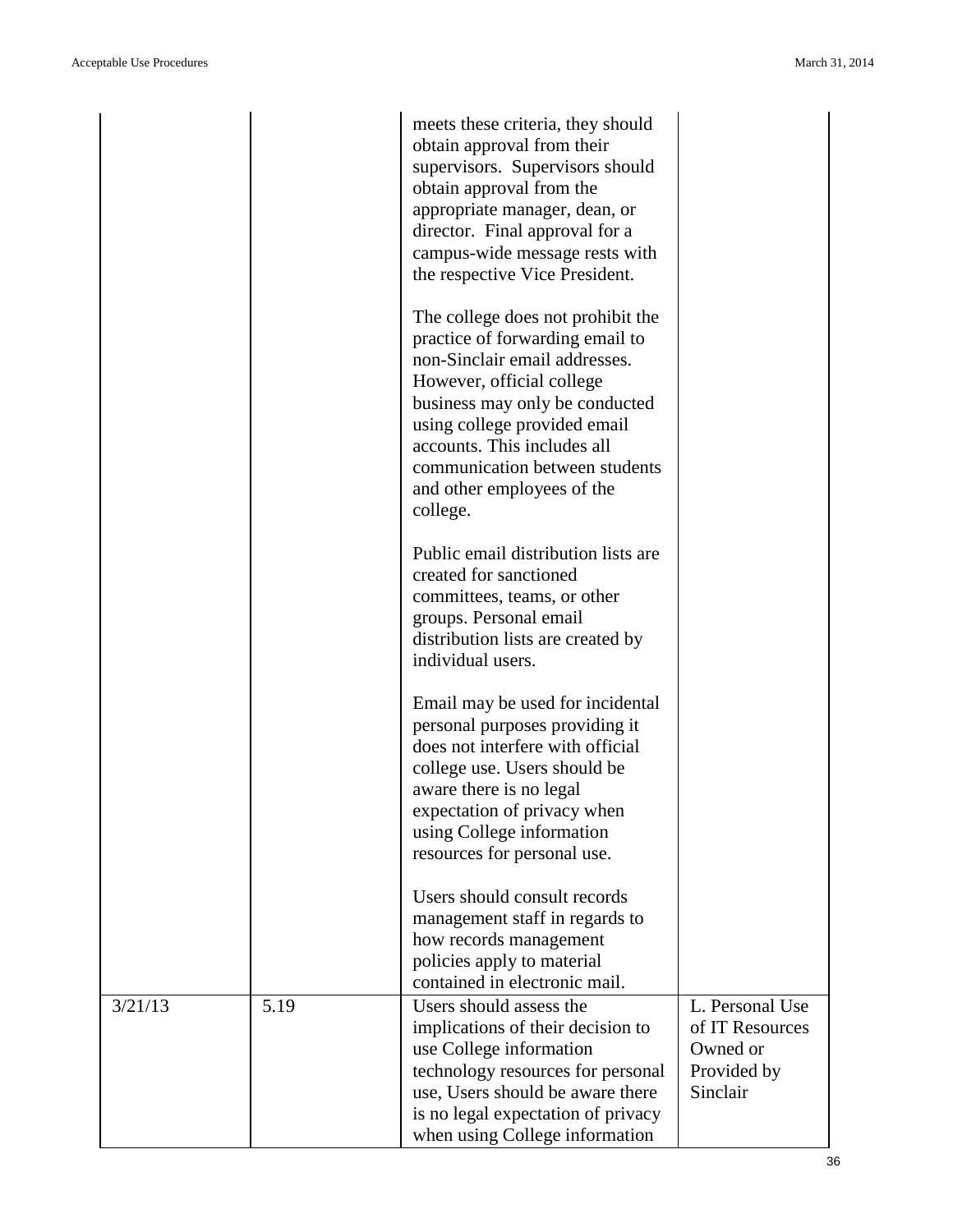|         |      | resources for personal use. Data<br>resulting from such personal use<br>may be subject to the archive and<br>record retention requirements of<br>the College. Data resulting from<br>personal use is also backed up<br>during routine system backups. |                                                                                  |
|---------|------|-------------------------------------------------------------------------------------------------------------------------------------------------------------------------------------------------------------------------------------------------------|----------------------------------------------------------------------------------|
| 3/21/13 | 5.20 | Hardware or software that is not<br>purchased by the College may<br>utilize Sinclair information<br>technology resources providing<br>that the following standards are<br>followed:<br>Owners of the technology must<br>assume responsibility for its | M. Use of<br>Personally-<br>Owned<br>Technology<br>with Sinclair IT<br>Resources |
|         |      | use and abide by all contents<br>of this policy and any other<br>applicable College policies<br>when using personal<br>technology with Sinclair IT<br>resources.                                                                                      |                                                                                  |
|         |      | The college reserves the right to<br>prohibit, block, and/or<br>remove any personally<br>owned technology from<br>access to college-owned                                                                                                             |                                                                                  |
|         |      | resources. Use of personal<br>technology with College<br>resources should be<br>considered as a convenience<br>or privilege, not as an<br>expectation.                                                                                                |                                                                                  |
|         |      | Documentation and<br>communication related to<br>official College business,<br>personal information,<br>student records, and other<br>sensitive information should                                                                                    |                                                                                  |
|         |      | not be stored on non-<br>college-provided resources<br>unless specifically<br>authorized and protected via<br>an approved security<br>technology.                                                                                                     |                                                                                  |
|         |      | Examples of personal                                                                                                                                                                                                                                  |                                                                                  |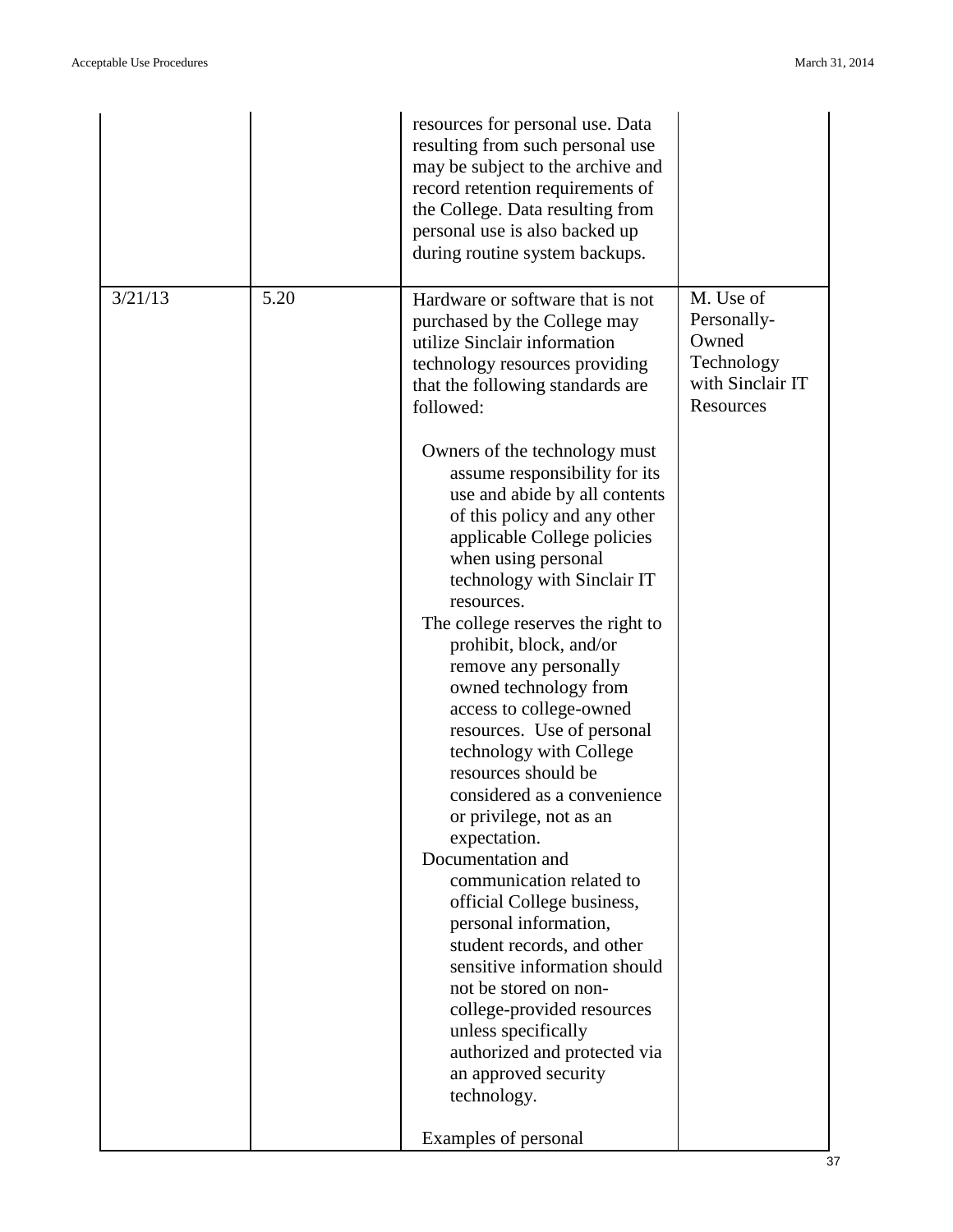|         |      | technology include but are<br>not limited to, non-<br>departmental servers<br>(WWW, ftp, etc.), 'cloud'<br>services not provided by the<br>College, modems, laptops,<br>tablets personal software,<br>PDAs, cell phones, and<br>wireless devices.                                                                                                                                                                                                                                                                                       |                                                                                     |
|---------|------|-----------------------------------------------------------------------------------------------------------------------------------------------------------------------------------------------------------------------------------------------------------------------------------------------------------------------------------------------------------------------------------------------------------------------------------------------------------------------------------------------------------------------------------------|-------------------------------------------------------------------------------------|
|         |      | Owners of personally purchased<br>software must abide by the<br>terms of all software<br>licensing agreements.                                                                                                                                                                                                                                                                                                                                                                                                                          |                                                                                     |
|         |      | Owners must provide their own<br>sources of technical support<br>for their personal<br>technology.                                                                                                                                                                                                                                                                                                                                                                                                                                      |                                                                                     |
| 3/21/13 | 5.21 | The increased complexity of<br>relationships between hardware,<br>operating systems, and<br>application software requires<br>careful attention to change<br>procedures. The implementation<br>of new products or services into<br>Sinclair IT resources must follow<br>a defined, planned, and tested<br>Change Procedure.<br>Implementation of new products<br>and services must be requested<br>and coordinated through the<br><b>Information Technology</b><br>Division. IT will work with users<br>to follow the defined procedure. | N. Introduction<br>of New Services<br>and Products<br>into Sinclair IT<br>Resources |
|         |      | Affected Resources that fall<br>under the control of this IT<br>procedure include any hardware<br>and related software that must be<br>connected to Sinclair information<br>technology resources and that are<br>not supported by existing<br>automated and/or self-help                                                                                                                                                                                                                                                                |                                                                                     |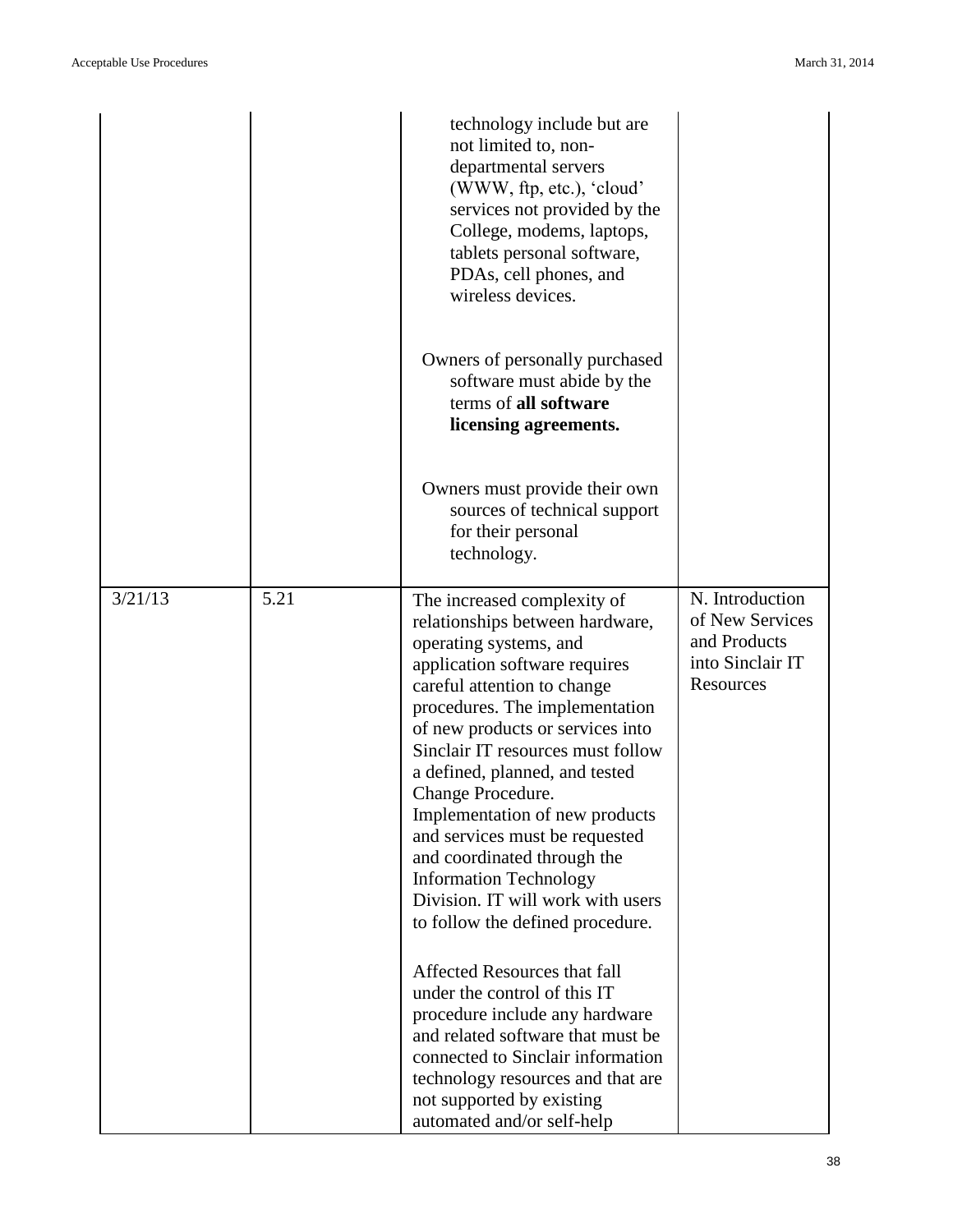|         |      | technology.                                                                                                                                                                                                                                                                                                                                                                                                                                                           |                                                                                   |
|---------|------|-----------------------------------------------------------------------------------------------------------------------------------------------------------------------------------------------------------------------------------------------------------------------------------------------------------------------------------------------------------------------------------------------------------------------------------------------------------------------|-----------------------------------------------------------------------------------|
|         |      | The amount of planning and<br>testing will vary within the scope<br>and complexity of the change to<br>the network/system<br>infrastructure.                                                                                                                                                                                                                                                                                                                          |                                                                                   |
| 3/21/13 | 5.22 | Commercial "cloud" providers<br>offer convenient services and<br>resources such as global access,<br>data sharing, and ubiquitous file<br>storage. However, commercial<br>"cloud" use requires careful and<br>deliberate consideration to ensure<br>it is an appropriate solution for<br>college data and<br>sensitive/confidential<br>information. Before choosing to<br>store information on a non-<br>Sinclair provided resource, users<br>must carefully consider | O. Use of<br>Externally<br>Provided IT<br>Resources (i.e.,<br>"Cloud<br>Services) |
|         |      | the sensitivity and critical<br>$\bullet$<br>nature of the information<br>and<br>any applicable privacy<br>and security policies,<br>laws, regulations or other<br>restrictions.                                                                                                                                                                                                                                                                                      |                                                                                   |
|         |      | Questions related to whether the<br>use of cloud resources (Google<br>Drive, Dropbox, Box, etc.) is an<br>appropriate tool for your storage<br>needs should be addressed by<br>supervisors/managers. IT and<br>Legal should be consulted as<br>needed.                                                                                                                                                                                                                |                                                                                   |
|         |      | <b>Privacy and security</b>                                                                                                                                                                                                                                                                                                                                                                                                                                           |                                                                                   |
|         |      | Cloud providers may be                                                                                                                                                                                                                                                                                                                                                                                                                                                |                                                                                   |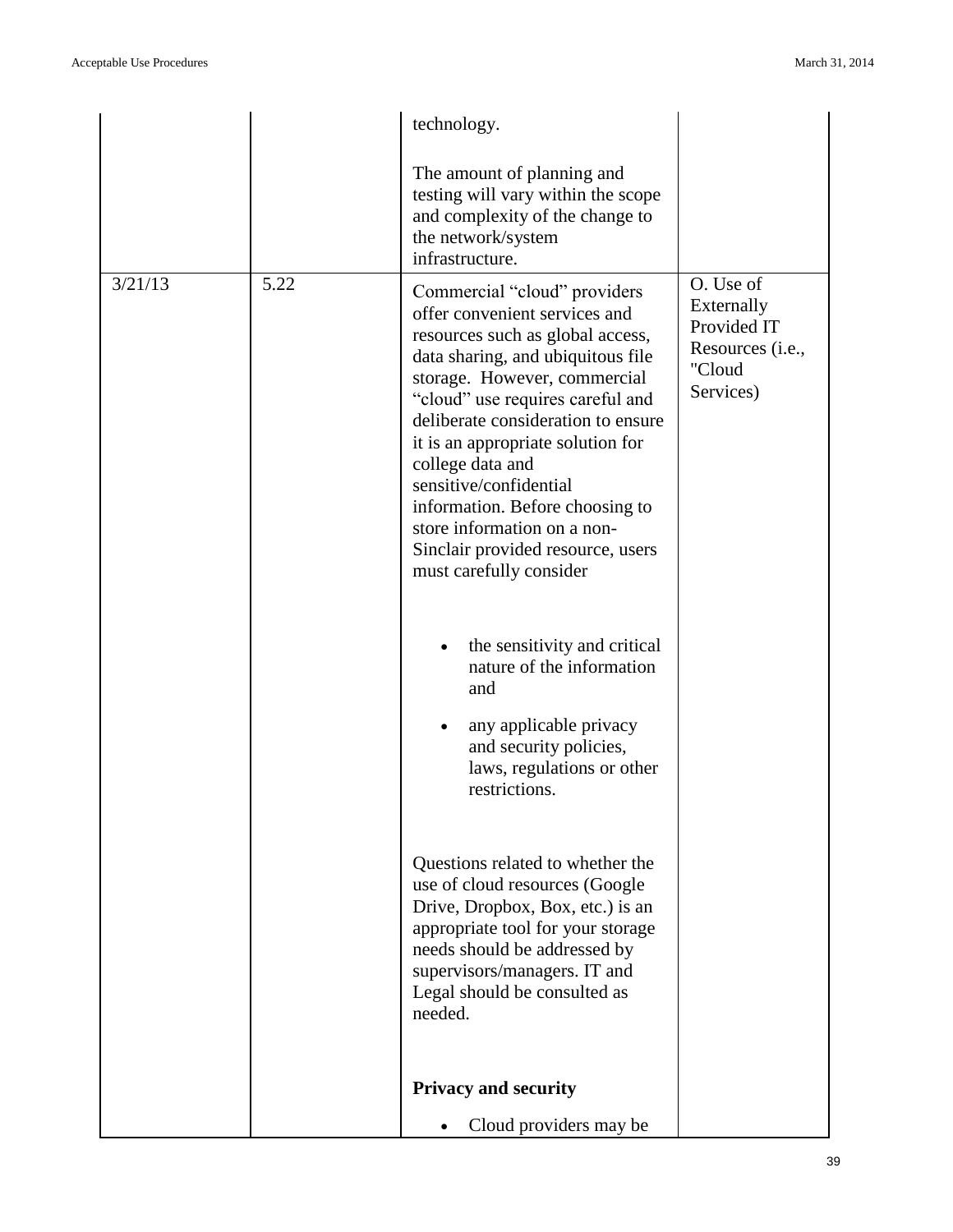appropriate to store non critical, non -confidential, or non -sensitive information. However, faculty, staff, and students must assess the relevance of privacy regulations, Federal law (particularly FERPA), contractual obligations, and grant restrictions before moving College related files and data to any non -Sinclair provided storage solution. • Consider the nature of the information: o College policy dictates that sensitive personal, non -public information (e.g., Social Security numbers, credit card numbers, or confidential educational records) stored on non -IT managed media must be encrypted. Cloud providers do not typically provide an encrypted storage solution. o Other sensitive personal information: The College must comply with numerous federal, state, and industry -specific regulations. Many regulations dictate how data can be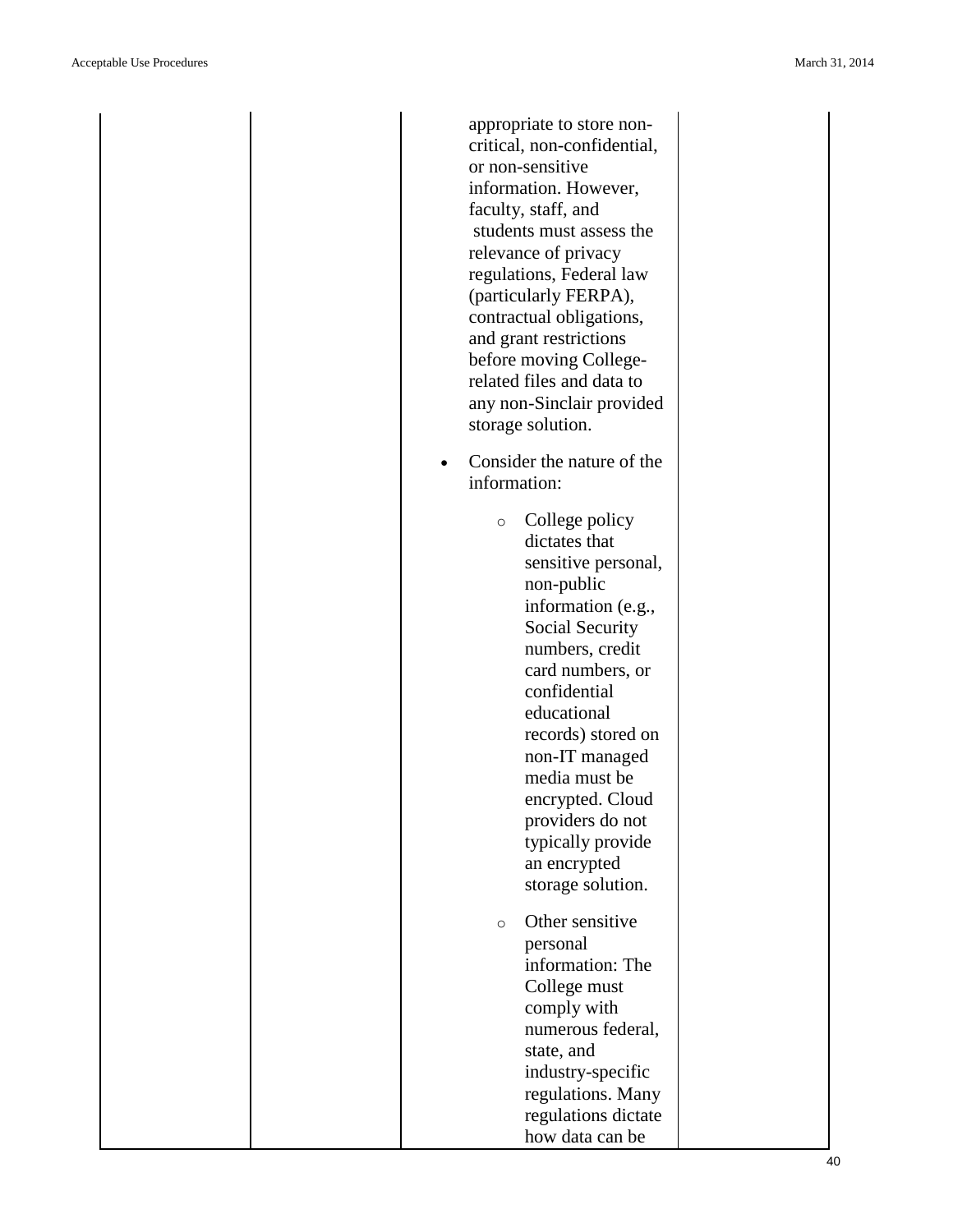|  |             | accessed and<br>where it can be<br>stored. For<br>example, it is not<br>appropriate to<br>store credit card<br>data on cloud<br>services such as<br>dropbox.                                                              |  |
|--|-------------|---------------------------------------------------------------------------------------------------------------------------------------------------------------------------------------------------------------------------|--|
|  | $\circ$     | If the College does<br>not have a contract<br>with the cloud<br>provider, student<br>records and other<br>information<br>regulated by<br><b>FERPA</b> is<br>prohibited from<br>being stored via<br>cloud services.        |  |
|  | limited to: | Other considerations for<br>use of cloud providers<br>include, but are not                                                                                                                                                |  |
|  | $\circ$     | Service<br>availability: The<br>provider may or<br>may not be able to<br>deliver effective<br>service<br>consistently.                                                                                                    |  |
|  | $\circ$     | Data Security: The<br>provider may or<br>may not have<br>effective<br>management<br>controls in place:<br>oversight of third<br>parties, adequate<br>insurance, disaster<br>recovery and<br>business<br>continuity plans. |  |
|  | $\circ$     | Data                                                                                                                                                                                                                      |  |